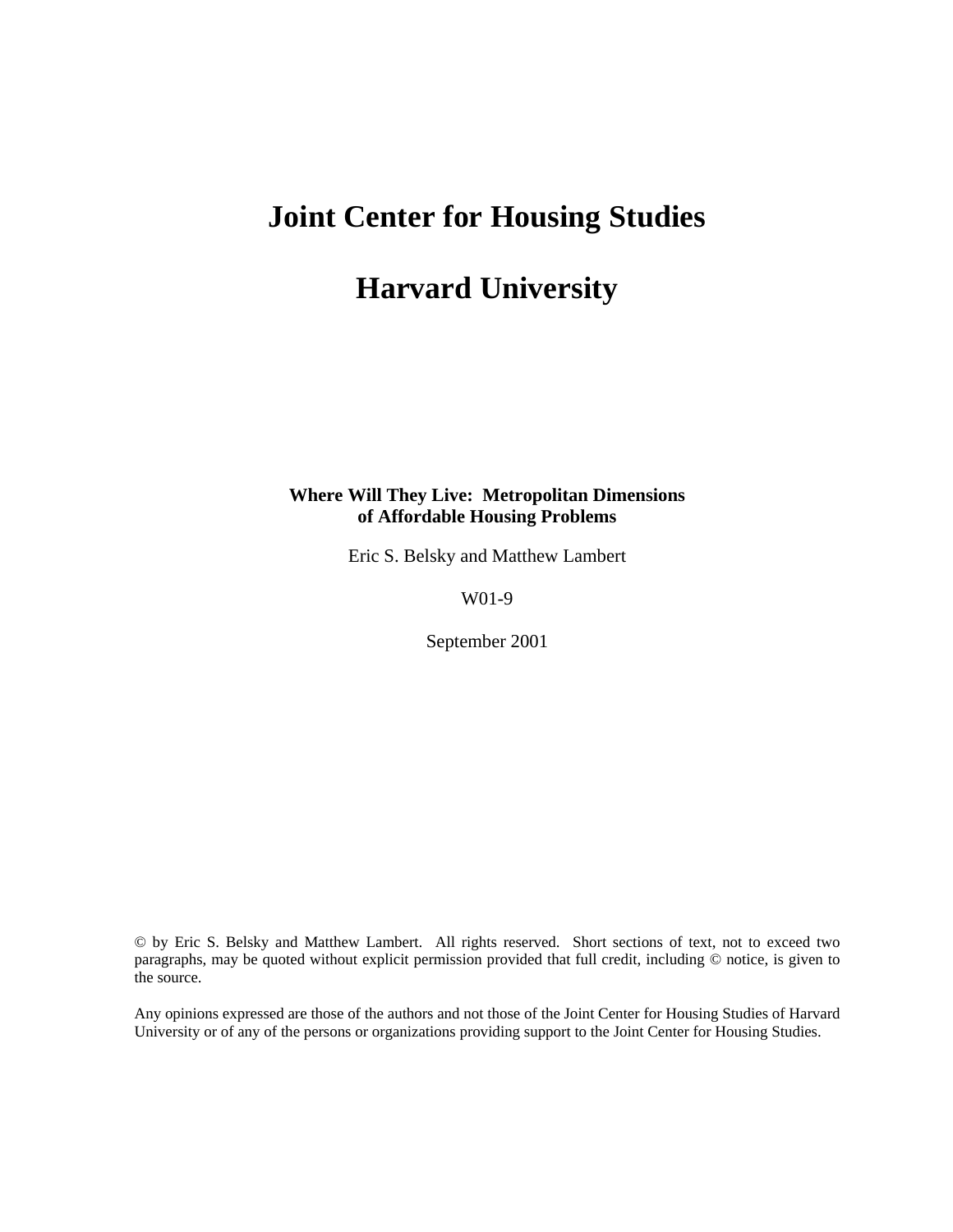### **I. Introduction**

As metropolitan areas sprawl to greater and greater distances from traditional city centers, smart growth has captured the attention of the press, electorate, and political leaders (Katz and Bradley 1999; Egan 1998, Eggen, 2000). The renewed focus on regional problems and the need for metropolitan-wide planning solutions to address them has underscored the importance of understanding and tackling affordable housing problems from a metropolitanwide perspective. At the same time, the slow and no-growth movement spawned by sprawl concerns threatens to further restrict the supply of land for development and drive housing costs still higher (Downs 1999).

Metropolitan areas across the United States continue to expand at a record clip. Between 1990 and 2000, eleven of the nation's metropolitan areas added 250,000 or more homes and 23 metropolitan areas saw their housing stock expand by 25 percent or more (JCHS 2001). The majority of that expansion has taken place at the fringes of metropolitan areas where land is cheaper and resistance to development is generally weaker than at locations closer to city centers. Yet much of this development remains unaffordable to lower income groups.

Both jobs and housing are increasingly bypassing cities and moving towards the metropolitan fringe. Brennan and Hill (1999) found that four of five central cities of the 92 largest metropolitan areas lost share of private sector jobs to their suburbs between 1992 and 1996. Lang (2000) echoed this finding by concluding that almost two in five commercial offices are now located in "highly dispersed, 'edgeless' locations lacking well-defined boundaries." Looked at another way, job growth in low-density metropolitan counties between 1990 and 1998 surpassed job growth in high-density metropolitan counties (Figure 1). Similarly, home building (as measured by the share of home building permits relative to the housing stock) in high-density counties --the most urban-- lags the rate of home building in both medium and low-density counties (suburban and rural) (Figure 2). Although home building in central cities did expand rapidly in many places during the 1990s, in all large metropolitan areas except San Antonio, where the city is a whopping 862.6 square miles, building in the suburbs surpassed building in their cities (Von Hoffman 1999).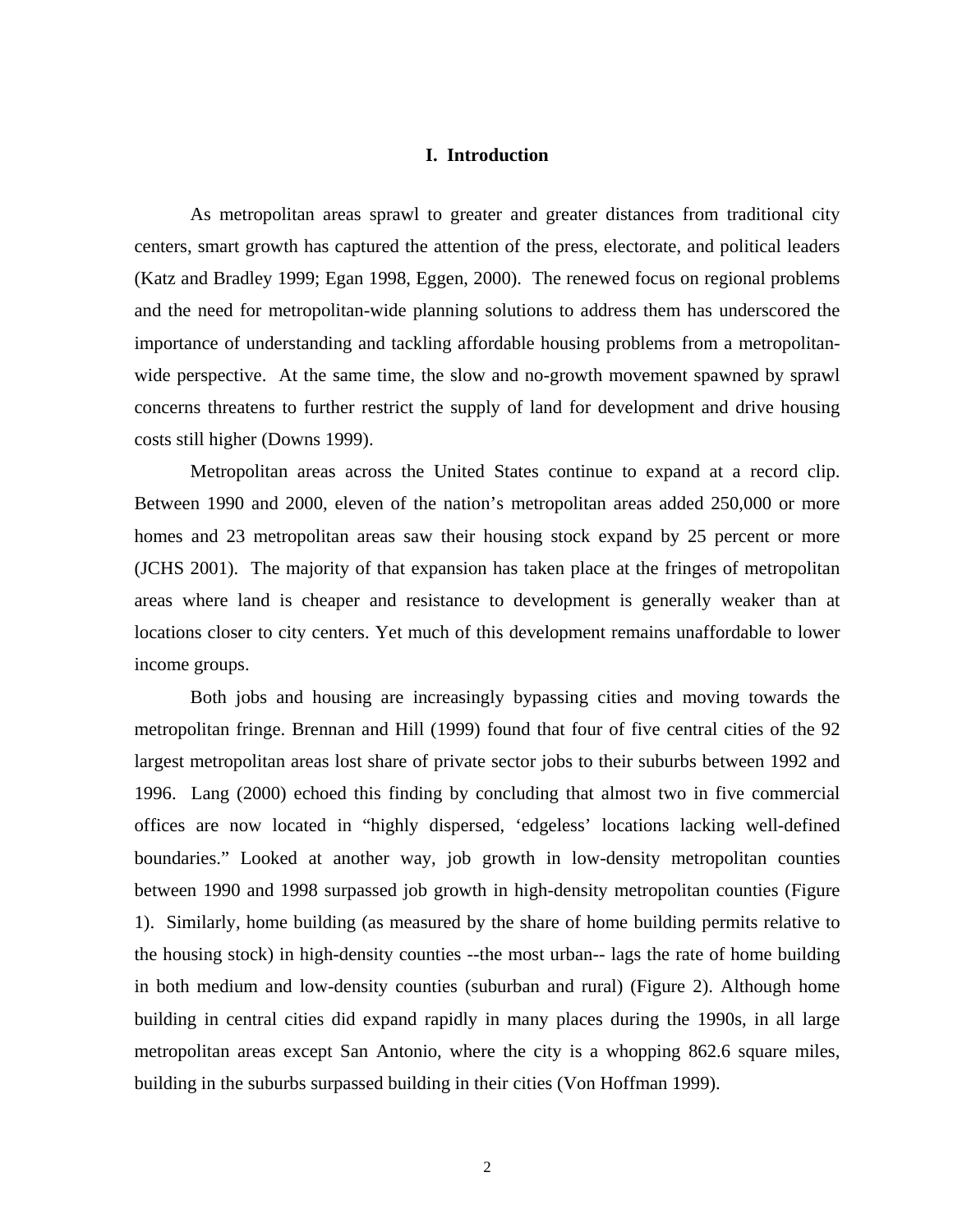

## **Figure 1 - Job Growth Strongest on Fringes of Large Metro Areas Percent Change in Employment 1990-1997**

Note: Large MSAs had population over 1 million in 1983; medium MSAs had population of 250,000 to 1 million; small MSAs had population less than 250,000. Nonmetro medium urban counties had population of 20,000 or more; nonmetro small urban counties had population of 2,500 to 20,000. "Adjacent refers to adjacency to a metro area.

Source: JCHSCounty database; USDA urban-rural continuum codes, Bureau of Economic Analysis REIS database.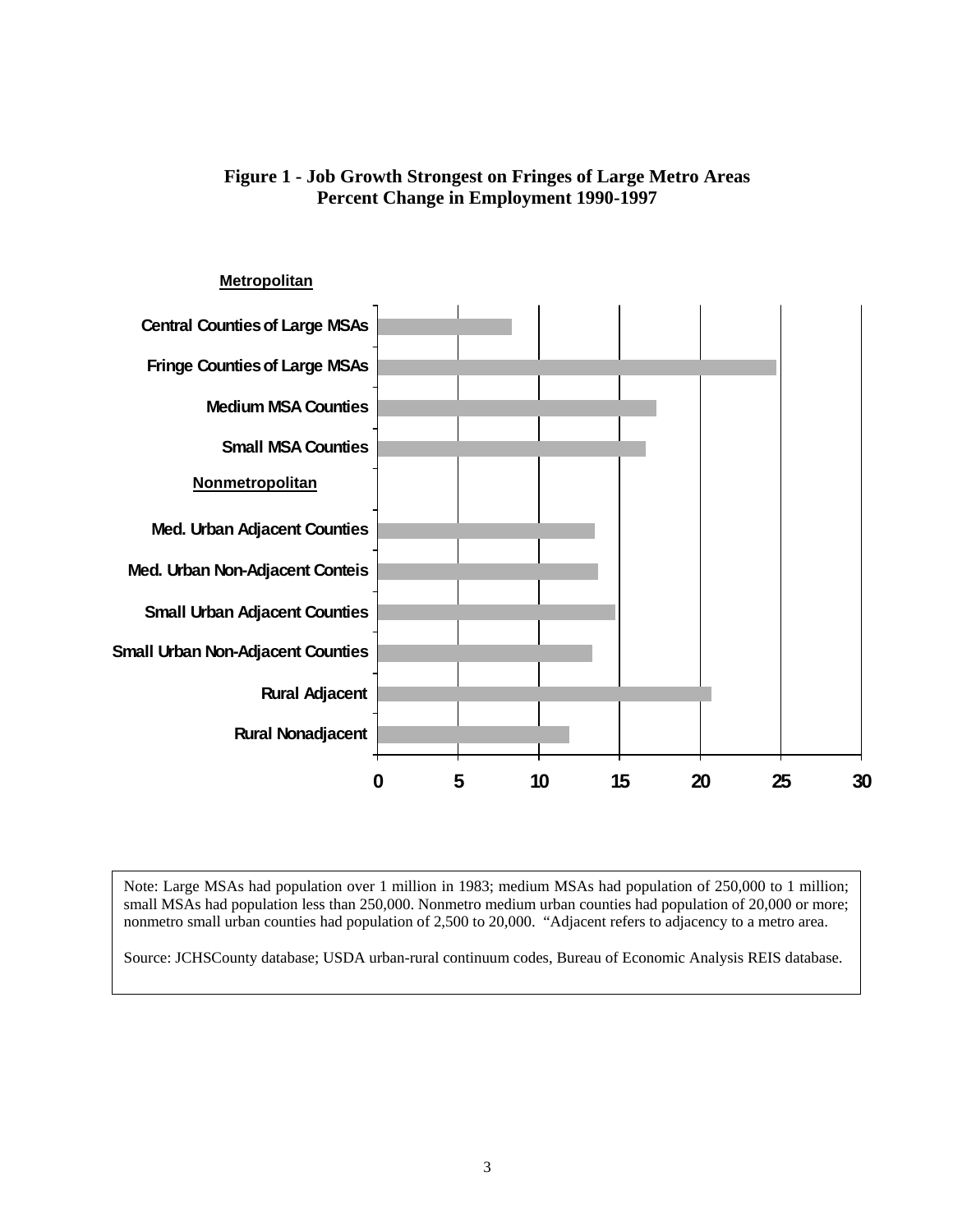

**Figure 2 – Housing Permit Activity Remains Most Intense On Fringe of Metropolitan Areas**

Note: Metropolitan areas are defined using 1993 definitions. Low density counties are those with population density of less than 260 per square mile; medium density have between 260 and 1825 population per square mile; high density have over 1825 people per square mile. Totals are summed from place level data and may differ slightly from official national totals.

Source: Joint Center county database; Census Bureau county population estimates, and Census Bereau Series C-40, Housing Units Authorized by Building Permits.

Clearly, the problem of providing affordable housing must be conceived in a metropolitan context. It is not just the supply of such housing that is a critical issue but also its location relative to job and population growth. Downs (1997) writes that the metropolitan growth process causes a disproportionate concentration of affluent households in new-growth suburbs and of poor – often minority -- households in the central city and older inner-ring suburbs. Richmond (2000) adds that suburban municipalities used zoning to attract many kinds of "economically beneficial" development but job-rich suburbs used zoning to exclude affordable housing and therefore poorer households.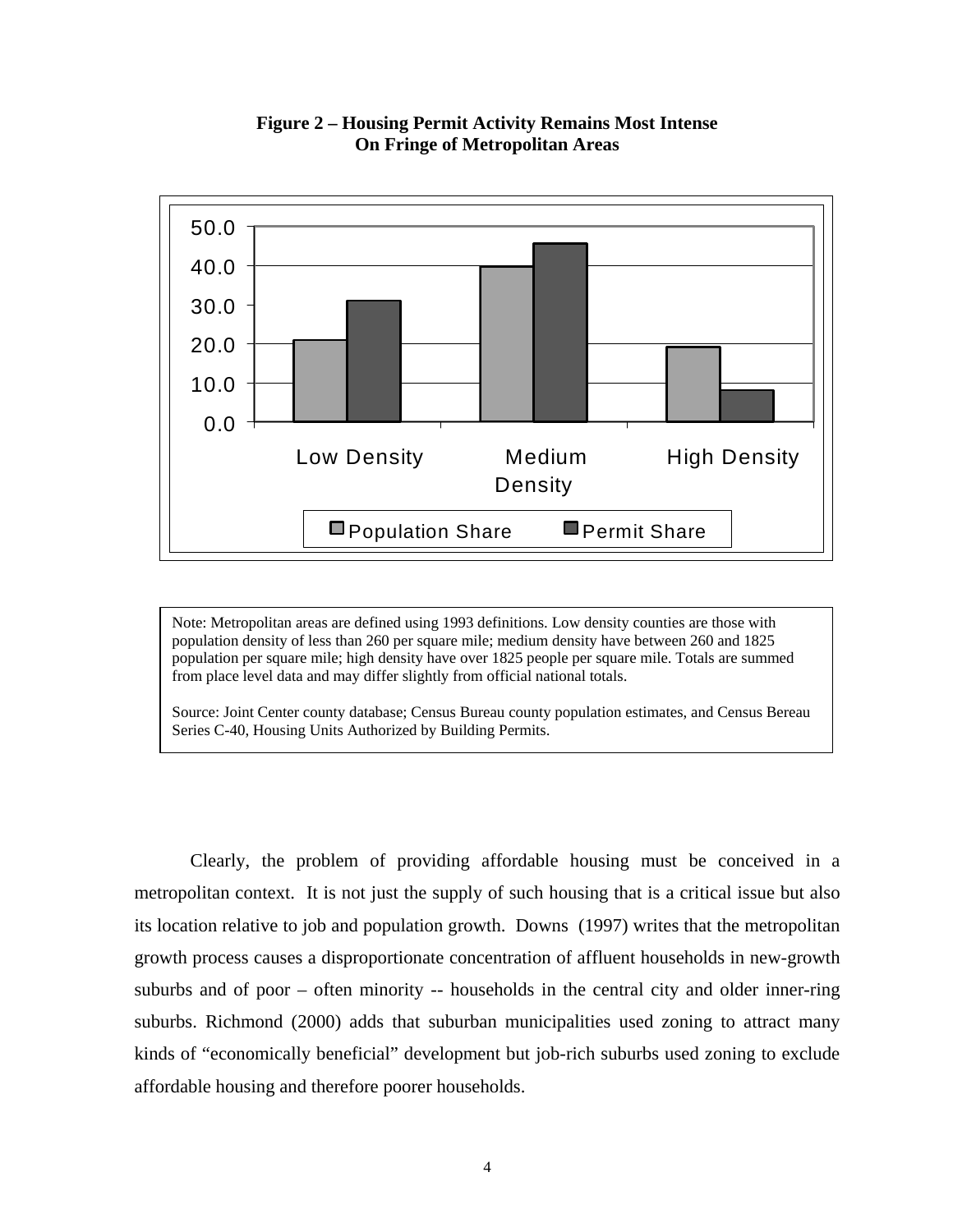Race obviously is also a defining measure of this nation's balkanized metropolitan landscape. Multitudes of studies have explicitly linked racial composition as a clear component in the formation of spatially isolated suburban districts. Indications show that this balkanization has continued in the 1990s, as the 2000 U.S. Census count illustrates an increased black concentration in central cities. The report shows that while 74 of the largest 100 central cities lost Non-Hispanic White population, 81 of those cities gained Black population during that period (JCHS, 2001).

Viewing affordable housing in its proper regional context is sobering. The obstacles to building affordable housing in many suburbs are enormous and well studied. Downs (1973) provided the first thorough exposition of the problem in his seminal book*, Opening Up the Suburbs,* which echoed themes he introduced to the Kerner Commission (1968) as it struggled to understand the roots of the urban unrest of the 1960s. Danielson (1976) in his book, *The Politics of Exclusion*, explained in detail how difficult it is to surmount the politics that keeps low-cost housing out of insular suburban towns and villages.

Regrettably, these arguments remain as fresh today as when they surfaced in the 1960s and 1970s. What little is left of the dwindling supply of affordable housing remains concentrated in central cities, and even within central cities, remains concentrated in a smaller subset of neighborhoods (Downs 1997, Kasarda and Ting 1996, Jargowsky 1997). Like many social forces that fundamentally shape the lives of Americans, exclusion of affordable housing especially, and development in general, has been reduced to glib acronyms. The Advisory Commission on Regulatory Barriers to Affordable Housing (1991) popularized the term "NIMBYism" (Not-In-My-Backyard) as a way to neatly express that local political control of land use distorts market outcomes and leads to exclusion. More recently, Ron Terwilliger, former President of the Urban Land Institute, has perhaps taken the imagery of an electorate opposed to development—especially of affordable housing—even further with "CAVE": Citizens Against Virtually Everything.

This paper first examines the current state of affordable housing in the United States. The problem of providing affordable housing is then discussed within a regional context. Finally, the many barriers to creating regional solutions to these problems are examined and some of the efforts to topple them are reviewed.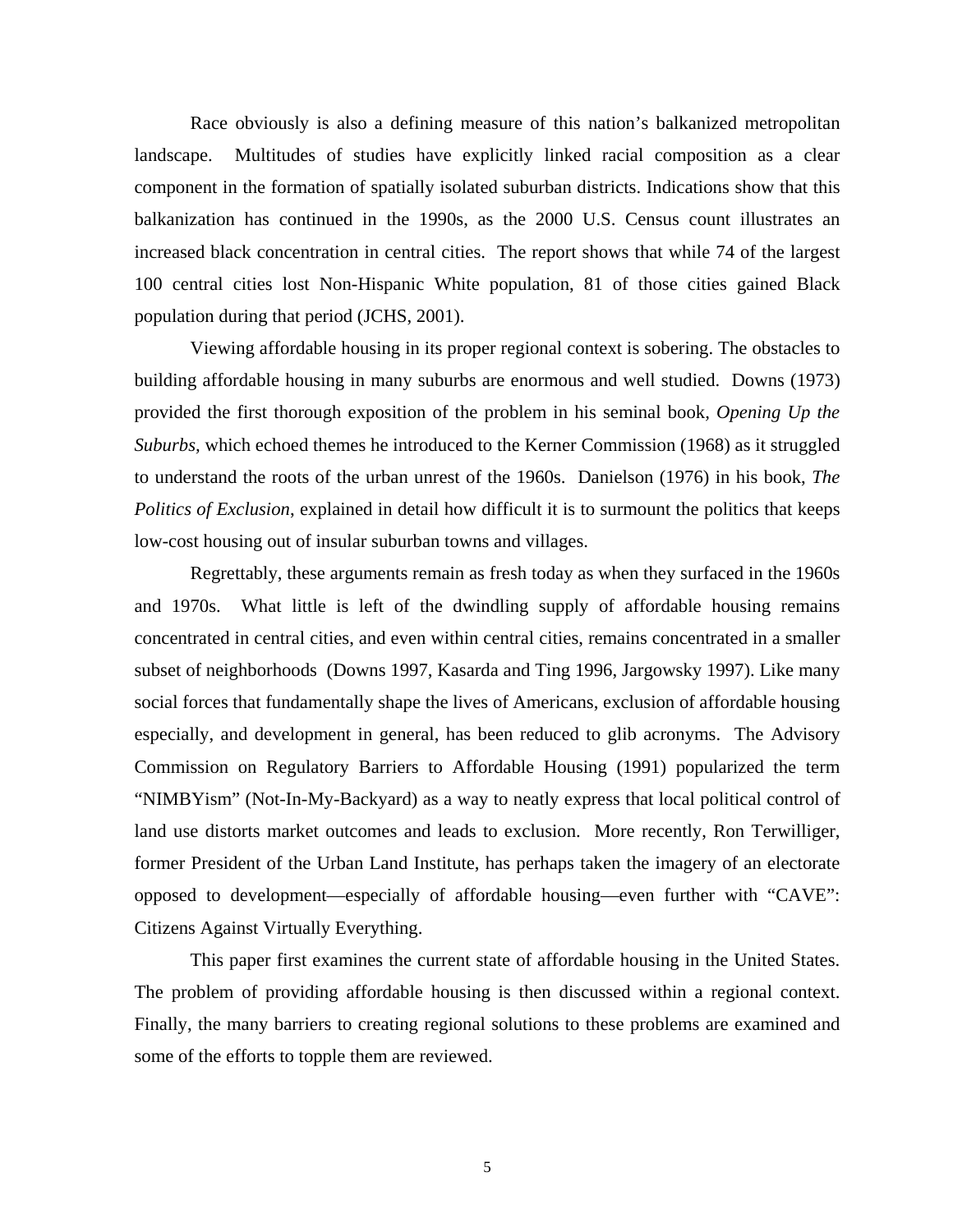#### **II. Affordable Rental Housing Dwindling**

Metropolitan areas across the nation are losing market-rate housing that is affordable for poor and working class families. Kathryn Nelson and Jill Khadduri, who have tracked rent affordability for some time, found that priority housing needs (unassisted renters paying more than 50 percent of their income for rent) increased by one-fourth during the 1980s, an increase of more than a million households (1992). This pattern persisted even as the federal government added about 1.5 million units of assisted housing during that decade. Even amidst the prosperity of the 1990s, the stock of housing available to the poorest decreased. Data from two recent periods shows that the number of rental units affordable to lower income renters fell during the 1990s. Units deemed affordable to very low income renters (below 50 percent of area median income) fell by almost 900,000 units from 1993 to 1995 (U.S. Department of Housing and Urban Development, 1998). A similar finding shows more recently that over 300,000 affordable units were lost for low-income (incomes below 80 percent of area median income) renters between 1997 and 1999 (JCHS tabulations of the American Housing Survey, 2001).

Further, many indicators show that this trend has not abated since. The Consumer Price Index for Residential Rents shows that while residential rent rose 6.3 percent between 1996-1998, wage inflation was only 3.9 percent during that time. Also, the average time spent on the waiting list by families looking to be placed in public housing increased by one month between 1996 and 1998. And waiting times for section 8 vouchers, certificates, and projectbased housing increased by two months during that time (U.S. Department of Housing and Urban Development 1999).

The stock of subsidized rental housing has also begun to dwindle after more than a generation of steady gains. Many owners of the estimated 1.4 million units of HUD subsidized housing are taking advantage of expiring federal contracts to charge higher market rents. Since 1996, an estimated 120,000 units have been lost from the HUD privately owned but publicly subsidized stock as owners have pre-paid government insured mortgages or opted out of government contracts. In the next five years, over one million units are at risk of ending their subsidy contracts as they expire and owners seek higher market-rate rents (JCHS 2000).

At the same time that existing units affordable to those with very-low and extremely low incomes (VLI and ELI) are being lost, the difficulties of building or rehabilitating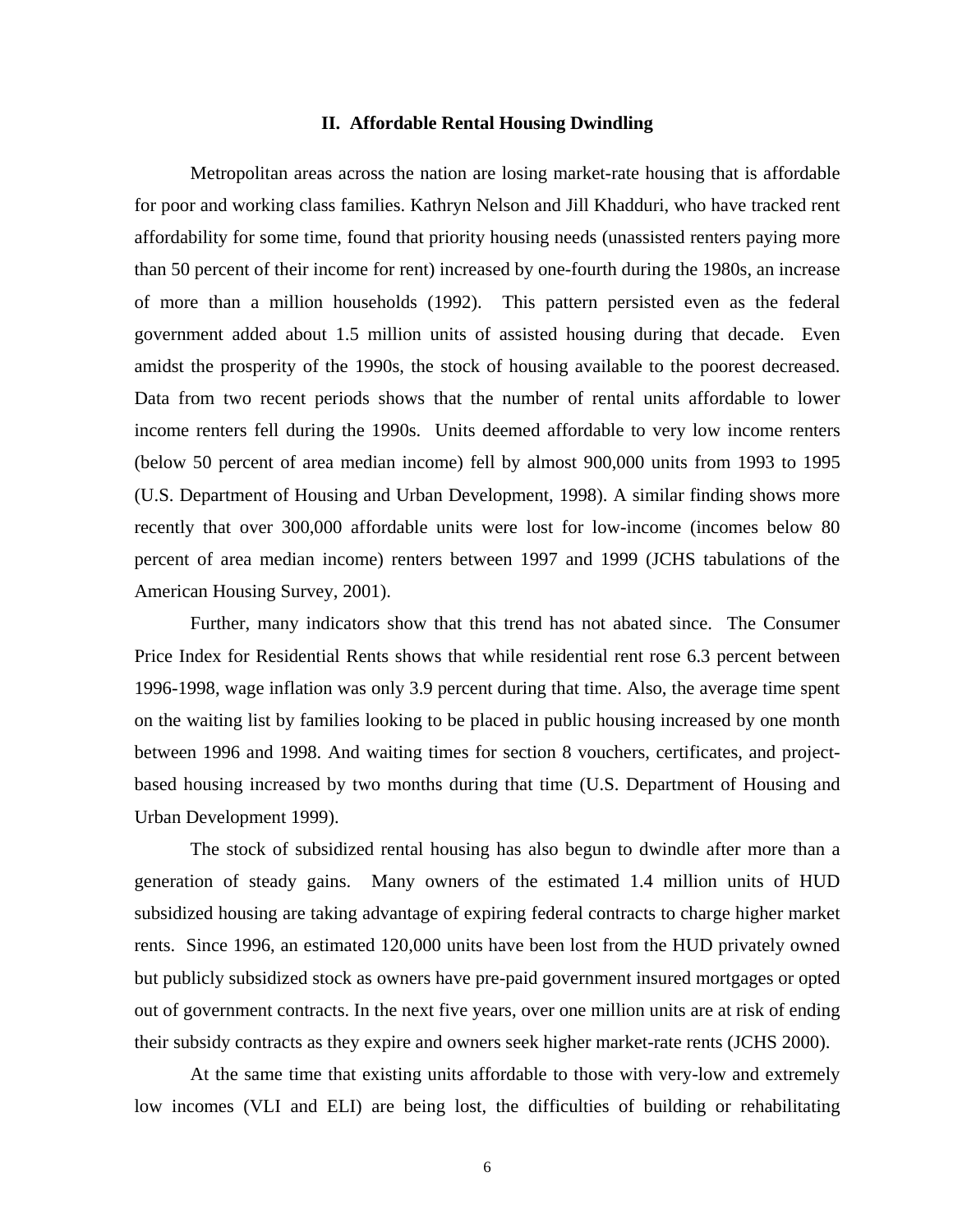housing that they can afford without a subsidy are mounting. Developers are unable to cover the costs of production without outside capital assistance or charging higher than "affordable" rents to very and extremely low-income tenants or selling for greater than affordable prices for VLI and ELI owners. For example, in 1998 only 70,200 new apartments rented for less than \$650 a month. As many as 70 percent of those apartments were built with the Low Income Housing Tax Credits (LIHTC) allocated that year to facilitate the production of housing that people at 60 percent of median income can afford at 30 percent of their income (National Council of State Housing Agencies, 1999).

Although there is no way to know exactly how many of these affordable units were built with LIHTC monies, it is likely that almost all of them were either built with them or with some other form of state or local subsidy. Often developers are forced to layer additional subsidies, beyond the LIHTC, on projects to make them affordable to ELI and VLI households (Wallace 1995). In 39 states, over 50 percent of LIHTC projects have some other form of federal subsidy to make them for affordable for those with low incomes (National Council of State Housing Agencies 2000). Most projects also have some form of state or local subsidy to further defray costs. A study of 24 tax credit projects then deemed "state of the art" found an average of five separate financing sources per LIHTC project (Stegman 1991). It is clear that skill, experience, and creativity are necessary to produce housing affordable to those with very low income and, therefore, requires the expertise of specialized development organizations. Further, it is apparent that current subsidies do not provide resources for housing production levels anywhere near federal program levels of the 1960s and 1970s (Figure 3).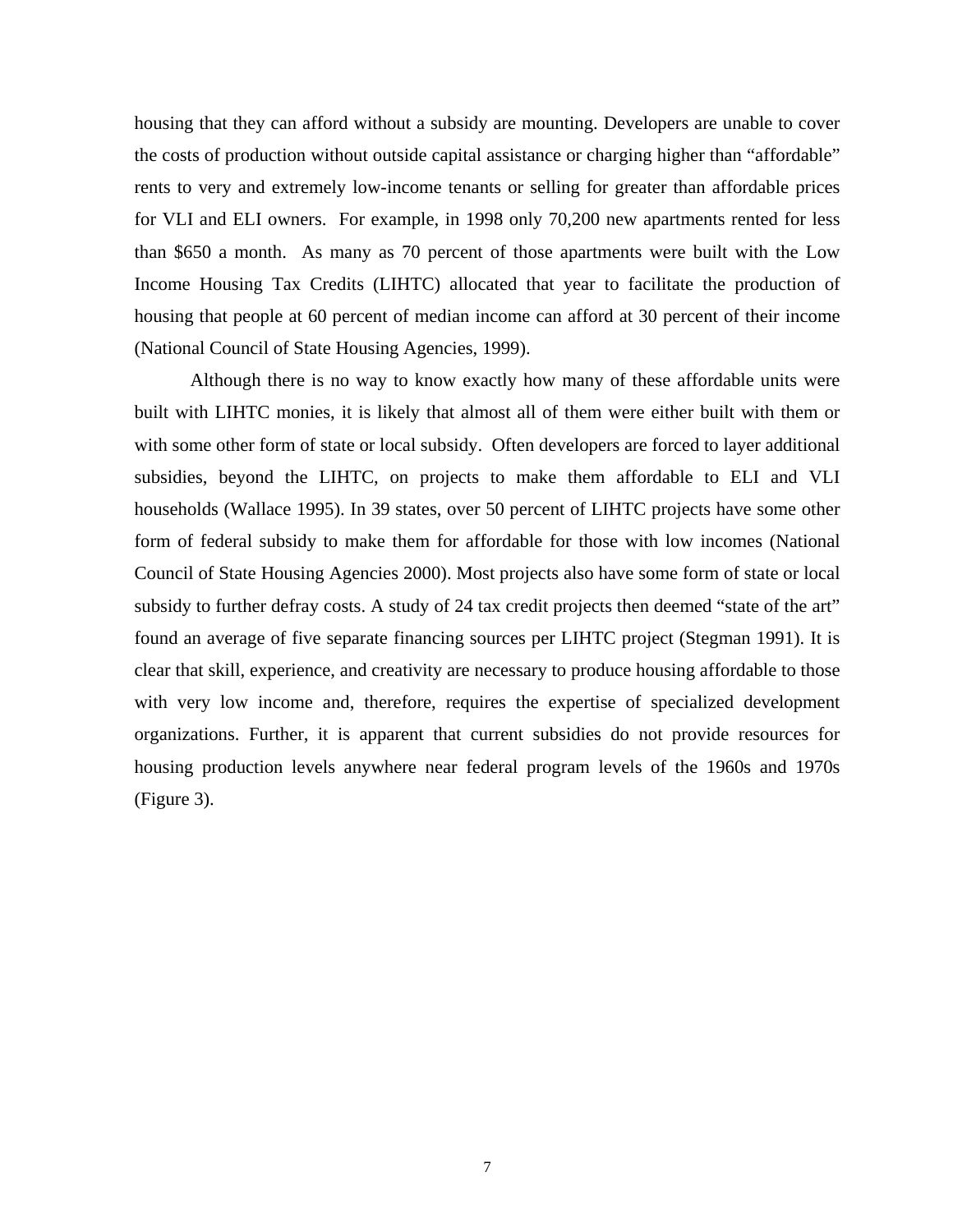

**Figure 3- Units Created Using Federal Rental Subsidies Have Decreased**

Notes: Incremental Unit commitments are net additions to the available pool of rental assistance and are defined as the total number for which new funds are appropriated in any given year. Includes units assisted through the section 8 New Construction/Substantial Rehabilitation, section 202/811, section 236, Public Housing, Indian Housing, section 8 certificates and vouchers, Loan Management Set Aside, Property Disposition and Moderate Rehabilitation.

Source: Congressional Budget Office in House Ways and Means Green Book, 2000.

Meanwhile, residential rents have been rising faster than inflation in all four Census regions in each of the last four years (JHCS 2001). In some cities like San Francisco, Seattle and Denver, rents are now at their highest levels ever (Figure 4). Unlike the late 1980s and early 1990s, during which rents moved up slower than the rate of inflation as overbuilding of rental housing from the early 1980s was worked off, any future relief through overproduction leading to units filtering down to lower rents at faster rates is not likely. Beyond the recent increase in funding under the Low Income Housing Tax Credit, it is unlikely that the rich tax incentives to build rental housing of the 1981 to 1986 period will be restored. Zoning and regulatory barriers and shrinking government subsidies paint a glum picture for the future stock of low-cost rental housing.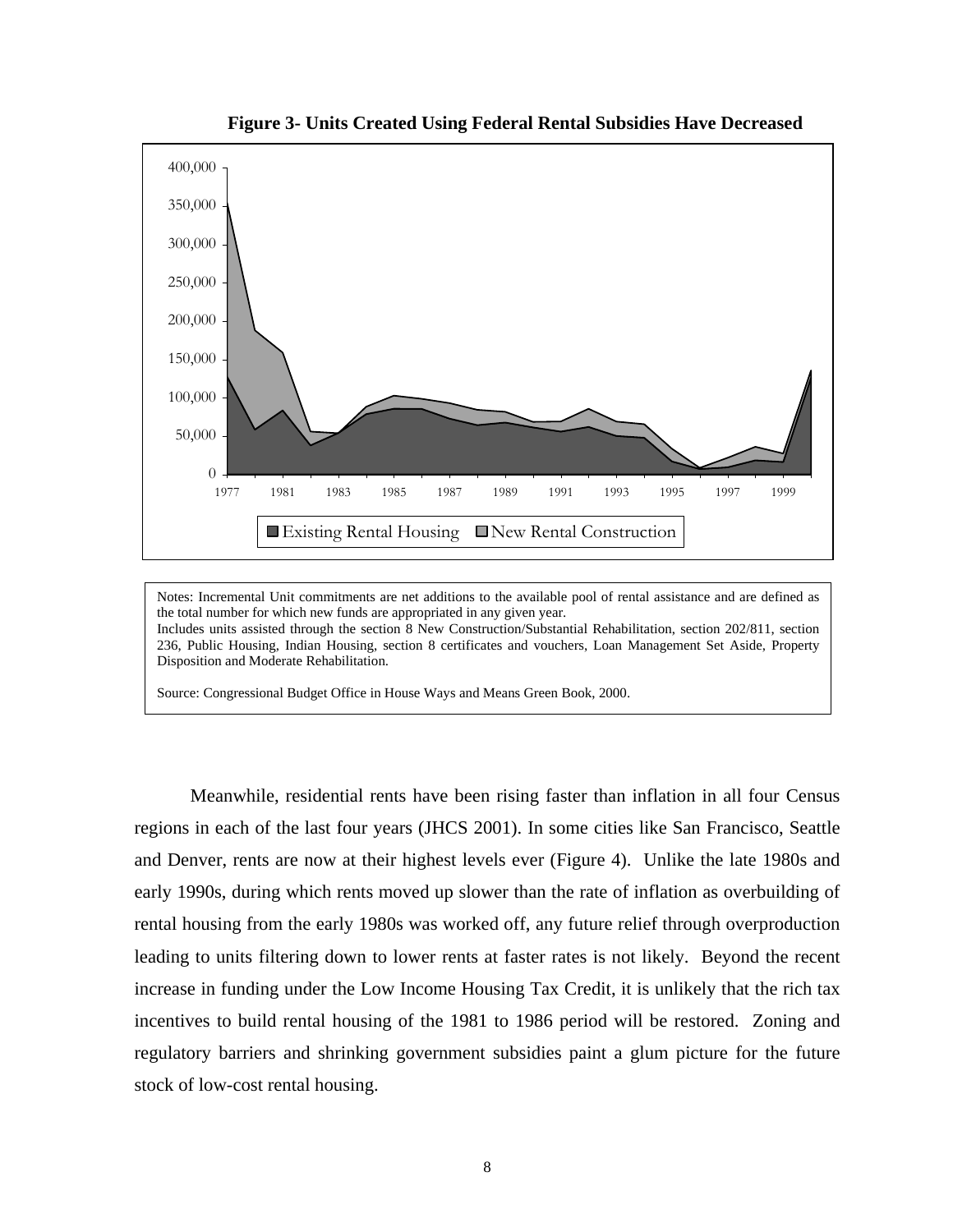

## **Figure 4 – Rental Costs Are Rising Contract Rents in 1999 Dollars**

Notes: Median rents from the AHS were adjusted by the BLS Residential Rent Price Index. Data before 1987 were adjusted separately for depreciation.

Sources: JCHS tabulations of the 1977 American Housing Survey; Bureau of Labor Statistics' Residential Price Index.

Higher rents are especially difficult on those families in the bottom quarter of the income distribution. Despite a continued economic expansion and rental increases, incomes for the bottom quarter of renters fell 2.9 percent in real terms from 1995 to 1997 (JHCS 2000). Official estimates using a discontinuous time series show that families with "worst case needs" reached an all time high in 1997 and now stand at close to five million. In 1999, there were over fourteen million families under 50 percent of area median incomes in U.S. metropolitan areas.<sup>1</sup> For lower-income Blacks and Hispanics, the rental-housing crisis has intensified during the 1990s, with increases in "worst case needs" outpacing overall population growth among these groups.

<sup>&</sup>lt;sup>1</sup> "Worst Case Needs," a concept created by the Senate Appropriations Committee in the mid-1980, defines unassisted burdened (worst case) renters as those paying more than 50 percent of their income for rent. The definition covers renters who would otherwise be fully qualified for section 8 assistance, and have incomes of less than 50 percent of the area median.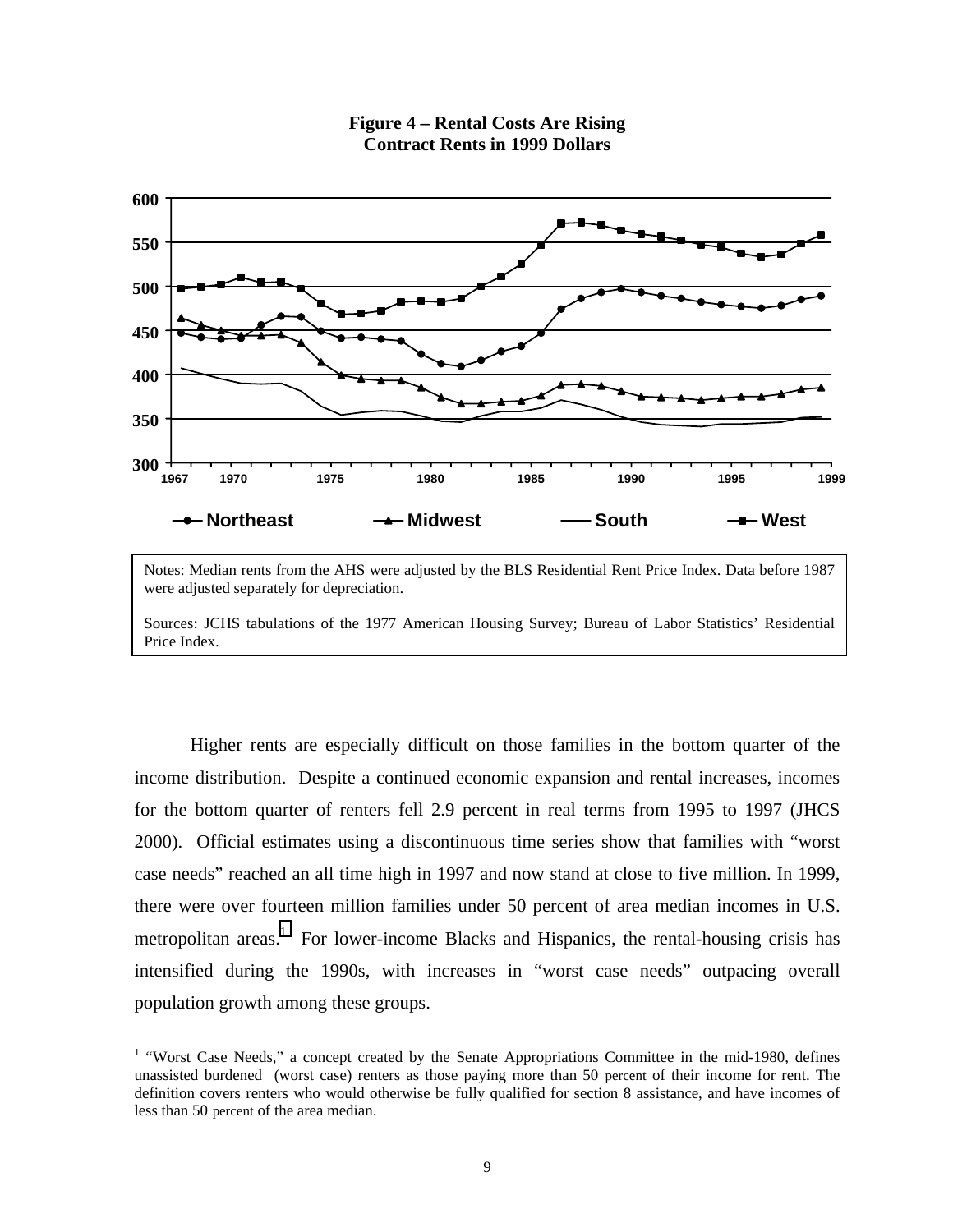The share of poorer working families paying a significant share of their income for housing costs is at record levels. Two-thirds of the working poor paid more than 30 percent of their income for housing in 1997 (Figure 5). 25 percent paid over half of their income for housing. For the very low-income working poor (under 50 percent of area median income), 71 percent of unsubsidized renters are facing significant housing burdens (JHCS 2000).



## **Figure 5: Share of Working Poor Households with Moderate and Severe Cost Burdens, 1997**

Notes: Working poor is defined as households with incomes below 50 percent of area median with wage and salary income that equals or exceeds the equivalent of full-time work at the federal minimum wage. Moderate burden defined as paying 30-49 percent of income for housing; severely burdened defined as paying over 50 percent of income for housing.

Source: JCHS tabulations of the 1997 American Housing Survey.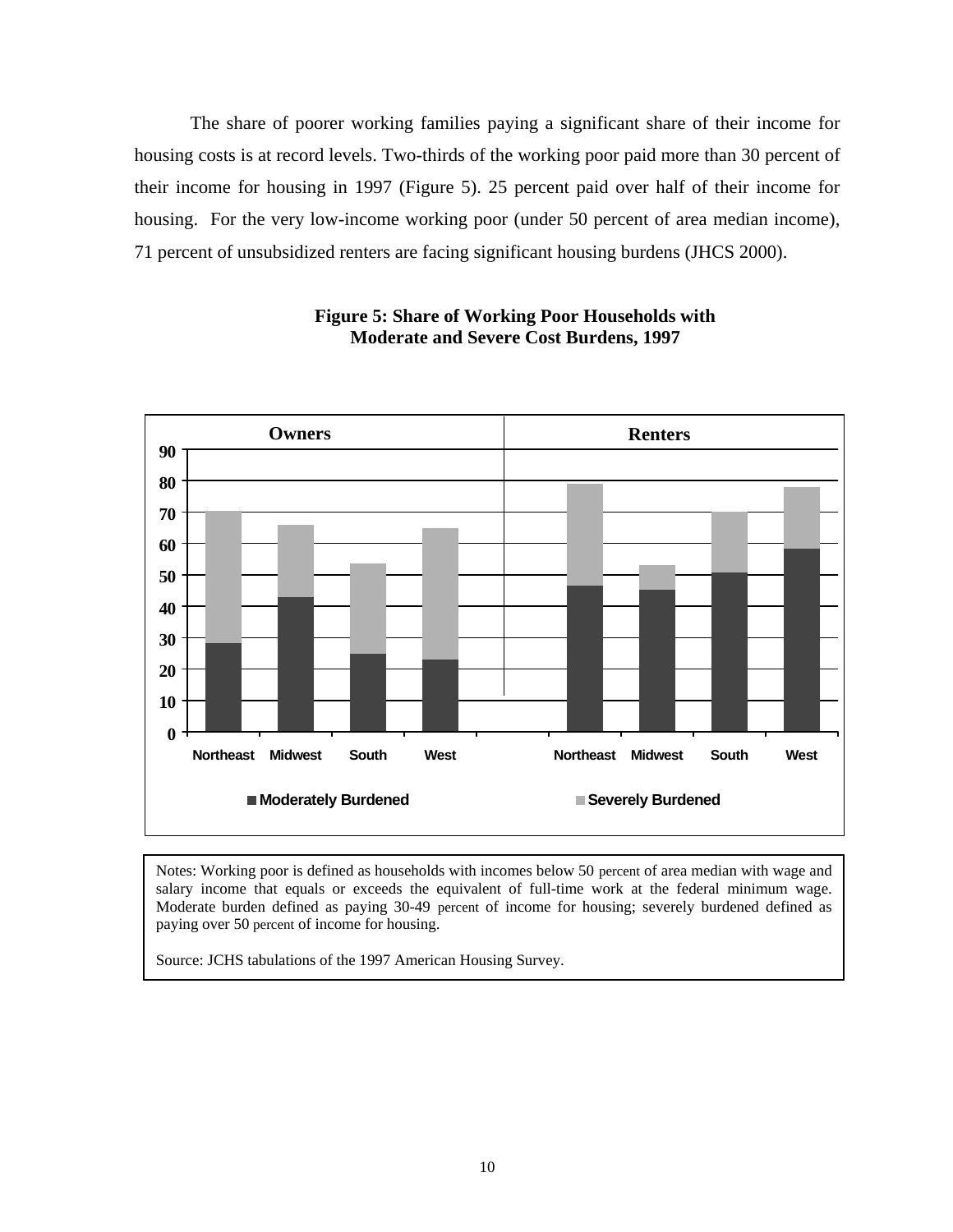Federal housing assistance has not kept pace with the demand for affordable housing among those with very-low incomes. The number of tenant households receiving direct subsidies has fallen in recent years, despite appropriation of some new funds to help with the transition from welfare to work and a long awaited 40 percent increase in the Low-Income Housing Tax Credit. Although this adjustment has now been signed into law, Federal support for tax-assisted housing production slumped during the 1990s. The annual number of units funded by Low-Income Housing Tax Credits dropped by over 30,000 units a year between 1993 and 1998 because it had never been adjusted for inflation. Assistance for affordable housing to those with low incomes remains well below its peak years of previous decades. Now, many in Washington are calling for paying down the national debt and for tax cuts, but few are calling for the reinstatement of the large-scale anti-poverty programs of the past.

Although homeownership rates ended the decade on a high note, those who did not make the move to homeownership are increasingly in a double bind—caught between escalating rents and a vanishing window of opportunity to buy a home. Nationally, average real home prices rose by more than sixteen since 1993. In addition, rates of change in regional home prices have been converging (Crews-Cutts 1999). As a result, home prices in a historically large share of metropolitan areas are on the rise. Prices are up almost everywhere. The price of buying a home is skyrocketing in some metropolitan areas. Denver, Boston and San Francisco saw real price increases of greater than twelve percent last year alone. Salt Lake City has seen the inflation-adjusted price of a house jump over 40 percent since 1991, and in Portland the real price of a house is up by a third (JCHS 2001).

Rising prices and more relaxed underwriting standards have lifted the share of lower income families stretching their incomes to move into homeownership. Much higher loan-tovalue ratios are now common. Over 30 percent of all loan originations now have a greater than 90 percent loan to value ratio, more than double the number in 1990—and the shares for low-income buyers is undoubtedly higher (Federal Housing Finance Board 1999). Furthermore, lenders are increasingly willing to allow borrowers to qualify for a mortgage who have housing debt-to-income ratios of greater than 33 percent. Some lenders are waiving cash reserve requirements at closing as well.

Lower income homebuyers are also increasingly turning to the sub-prime lending market to purchase and refinance their homes. Sub-prime loans have climbed from a rather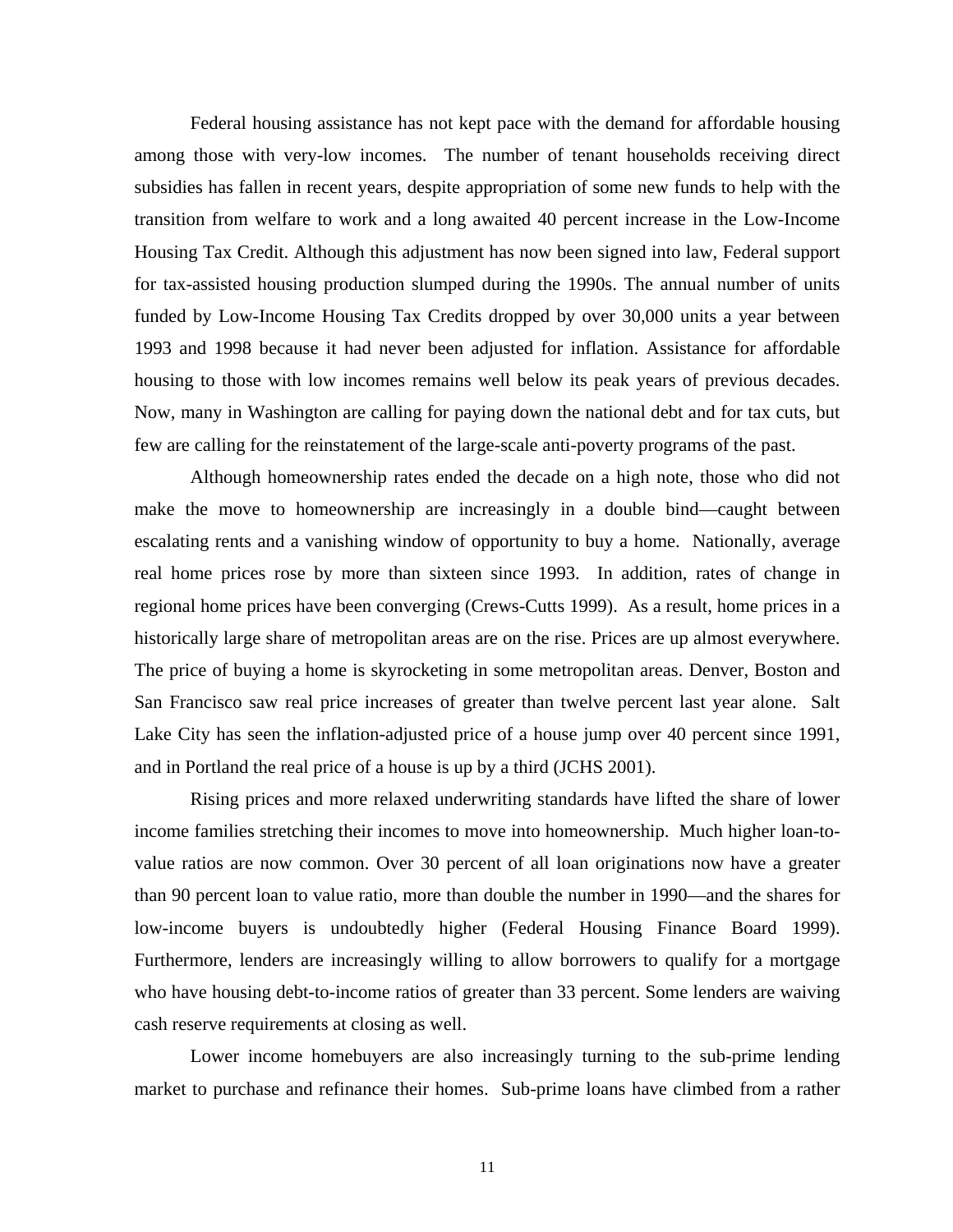insignificant 0.7 percent share of the home purchase market in 1993 to a heftier 4.6 percent in 1998. The sub-prime share of refinancing loans has jumped from 0.7 percent of this market in 1993 to almost ten percent in 1998 (JCHS 2001). Although sub-prime loans carry higher interest rates and fees, they allow those who would have been denied a prime mortgage, because they have a blemished or undeveloped credit history, the opportunity to purchase a home (U.S. Department of Housing and Urban Development, 2000). Still, default rates on these loans tend to be higher, further emphasizing the potential fragility of the rapid run up in the homeownership rates of low-income households.

Although the homeownership rate has risen in recent years, especially among lower income Americans, recent buyers are starting out with thinner cushions against shocks to their income or home price declines. The full impacts of these facts will only become clear when the economy softens and house prices fall.

### **III. Affordable Housing in Suburbs In Short Supply**

Low-income housing demand is largely met through filtering down of existing stock to lower rents and prices. Production of new rental housing affordable to low-income people is made difficult by the high code standards enforced in most communities on new construction, barriers to affordable housing production, and the feeble effective demand of low-income households relative to the costs of new construction.

Filtering is more common among older units and in areas where demand falls over an extended period. Grigsby (1963) viewed the phenomenon that creates sub-standard housing as an "active process of disinvestment in the standing housing stock." As demand for newer units and neighborhoods climbs in outlying metropolitan jurisdictions, demand falls in older more central locales. This trend devalues the older, more central stock and creates an opportunity for poorer residents to occupy these dwellings. Grigsby defined the term "locational obsolescence" as the process in which shifts in demand for shared attributes of a neighborhood make obsolete entire neighborhoods. Central cities and inner-ring suburbs are more apt to have the unit types and neighborhood types and areas most likely to see filtering.

Despite a wave of positive press for central cities and increases in foreign immigration in the 1990s (Grogan 2000, Katz 2001), nearly all cities are still losing population share to their suburbs. And with the exception of households under 25 years of age, a smaller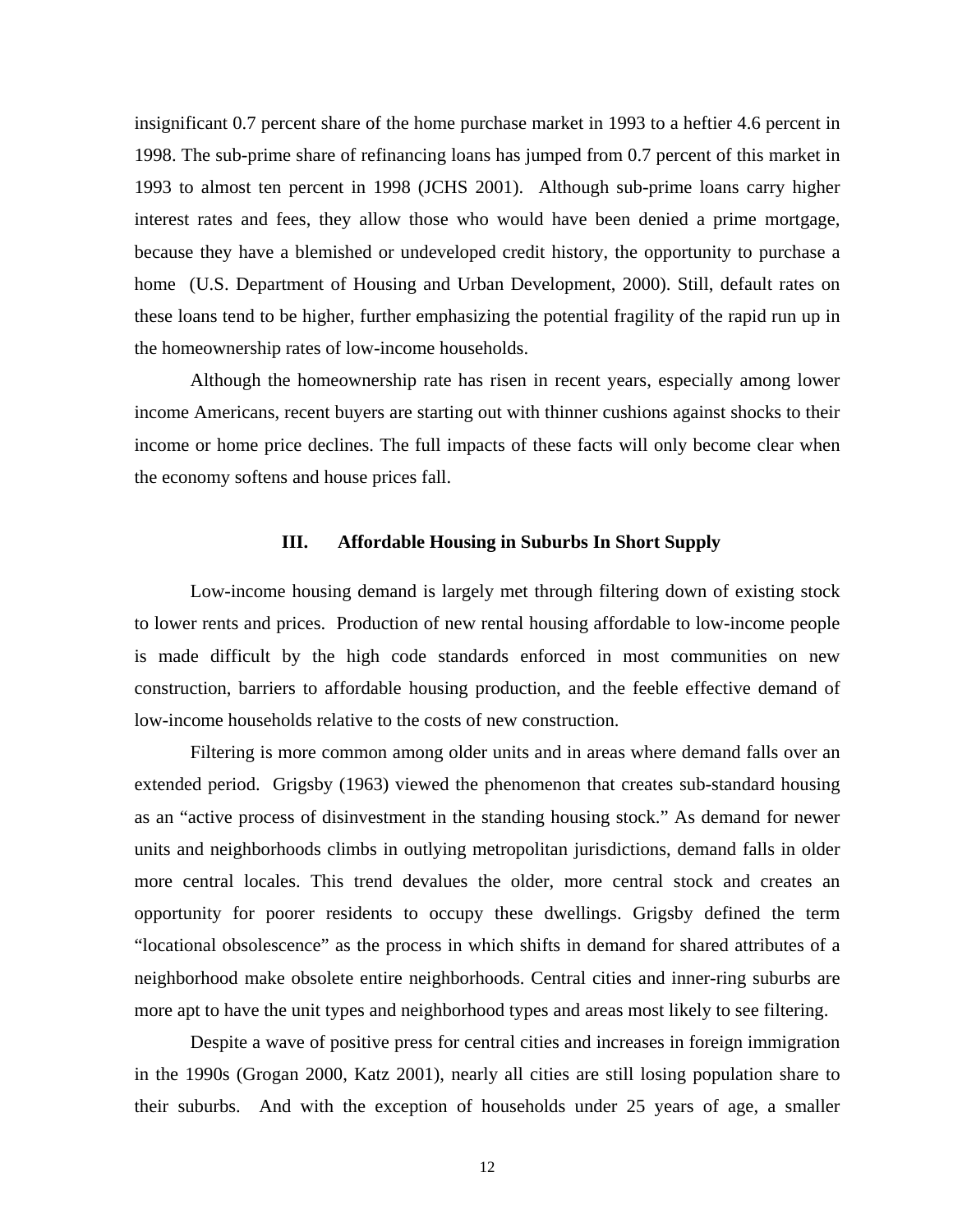proportion of every age group was choosing to live in cities in 1995 than ten years earlier (Figure 6). Indeed, even on a cohort-basis, a growing share of households has been opting for the suburbs. As each ten-year age group aged between 1985 and 1995, the share of them living in the suburbs rose. This holds true even for those aging from 35-44 to 45-54, and from 45-54 to 55-64. Thus, the hope that as the baby boomers move into their late 40s and early 50s and many become empty nesters, cities will experience a resurgence in demand, appears unlikely.



**Figure 6 - As Cohorts Age They Continue to Leave Central Cities Share of households in central cities**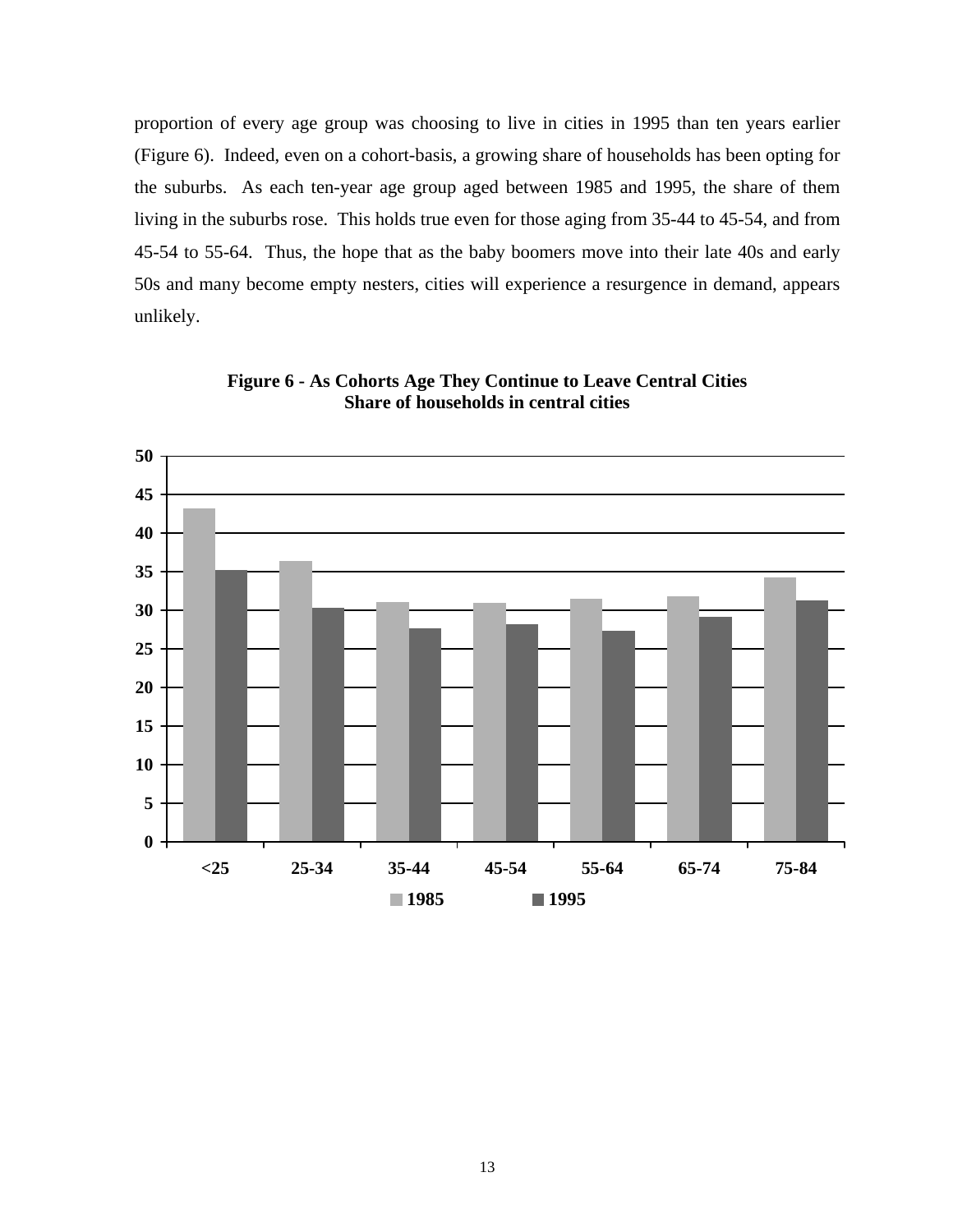Even immigrant groups, often credited with the comeback of cities such as New York and Los Angeles, vote with their feet and move to the suburbs the longer they reside in the United States (Figure 7). Furthermore, even large shares of recent arrivals settle immediately in the suburbs. One recent report showed that 87 percent of foreign immigrants coming to the Washington DC area settled in the suburbs.





#### **Recent Immigrants Entered 1965 to 1990 Entered Before 1965**

Note: Suburbs exclude suburban portions of small metro areas for which Census Bureau does not provide a central city/suburb split.

Source: JCHS tabulations of the 1997 Current Population Survey.

Minority and low-income homebuyers are also making the move to the suburbs. During the 1990s, seven out of ten homebuyers purchased a home in the suburbs. For minority homebuyers, the suburban purchase rate was only slightly lower, with six out of ten minority buyers purchasing there. Low-income homebuyers also strongly favor the suburbs to the central city by a ratio of more than two to one.

It is perhaps not surprising, then, that both what is left of the supply of units that are affordable to those with extremely and very low incomes as well as the demand for such units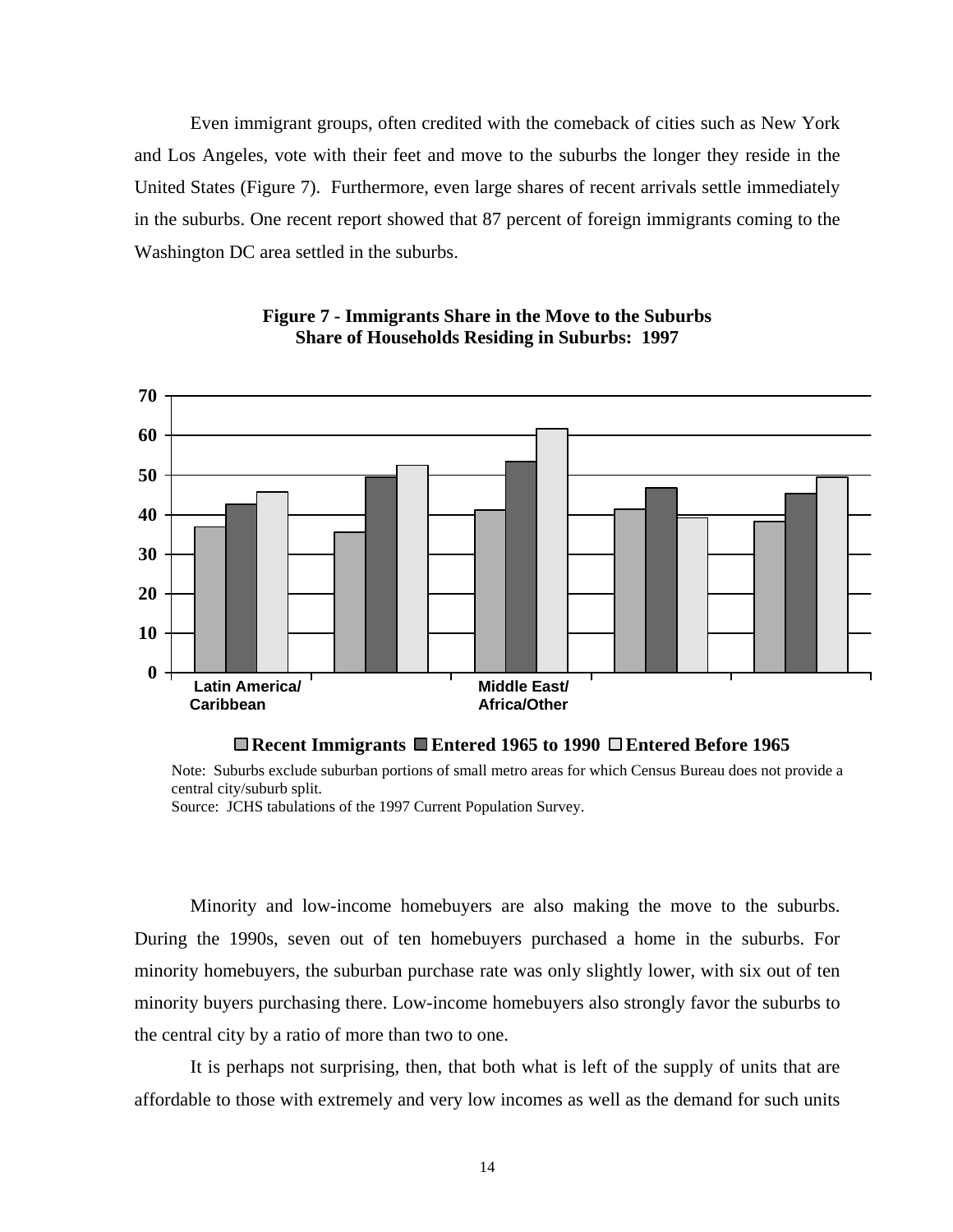are heavily concentrated in urban areas. Central cities contain 51 percent of very low-income households and almost half (48 percent) of the 2.9 million unsubsidized rental units affordable to very-low income residents. Yet they contain only a fourth of total U.S. households (JCHS 2000).

There are numerous reasons, beyond suburban exclusionary zoning and the availability of lower-cost housing, that very low-income households concentrate in central cities. Race obviously has played a historical role in creating isolated enclaves within metropolitan areas. The central location of transportation options and public services also clearly play a strong role in location decisions for very low-income families (Glaeser 1998). Other reasons for central city residence include the traditional presence of local social networks, which take expression in the form of lower-income ethnic and other neighborhoods. Some studies have concluded that slowly developed perceptions about potential opportunity, and lack thereof, encourage households to make locational choices and other life decisions that may perpetuate social inequality (Galster, George and Killen, 1995). Clearly, the reasoning behind concentration of poorer households in cities are complicated and multifaceted, but favor concentration in urban neighborhoods (Kasarda 1996, Jargowsky 1997).

Although the majority of unsubsidized rental units affordable to very low-income households are available in central city locations, the supply even there is still severely limited relative to demand. Tabulations using data from the 1999 American Housing Survey (AHS) show that for every three unsubsidized units affordable for very low-income households in central cities, there are almost five very low-income households in need of them (Figure 8). This calculation understates the real mismatch because many residents of affordable units have incomes that are much higher than local very low-income cutoffs. This crowding out effect reinforces the already significant imbalance between supply and demand for affordable housing in cities (JCHS 2001).

Yet the numbers show that affordable housing imbalance is much worse in urban suburbs. According to the AHS, there are two very low-income households for every affordable unit on the market, again not counting crowding out of those units by those with higher incomes. It is especially to these suburbs that jobs and population have been steadily shifting during the past few decades (Katz 1999).

15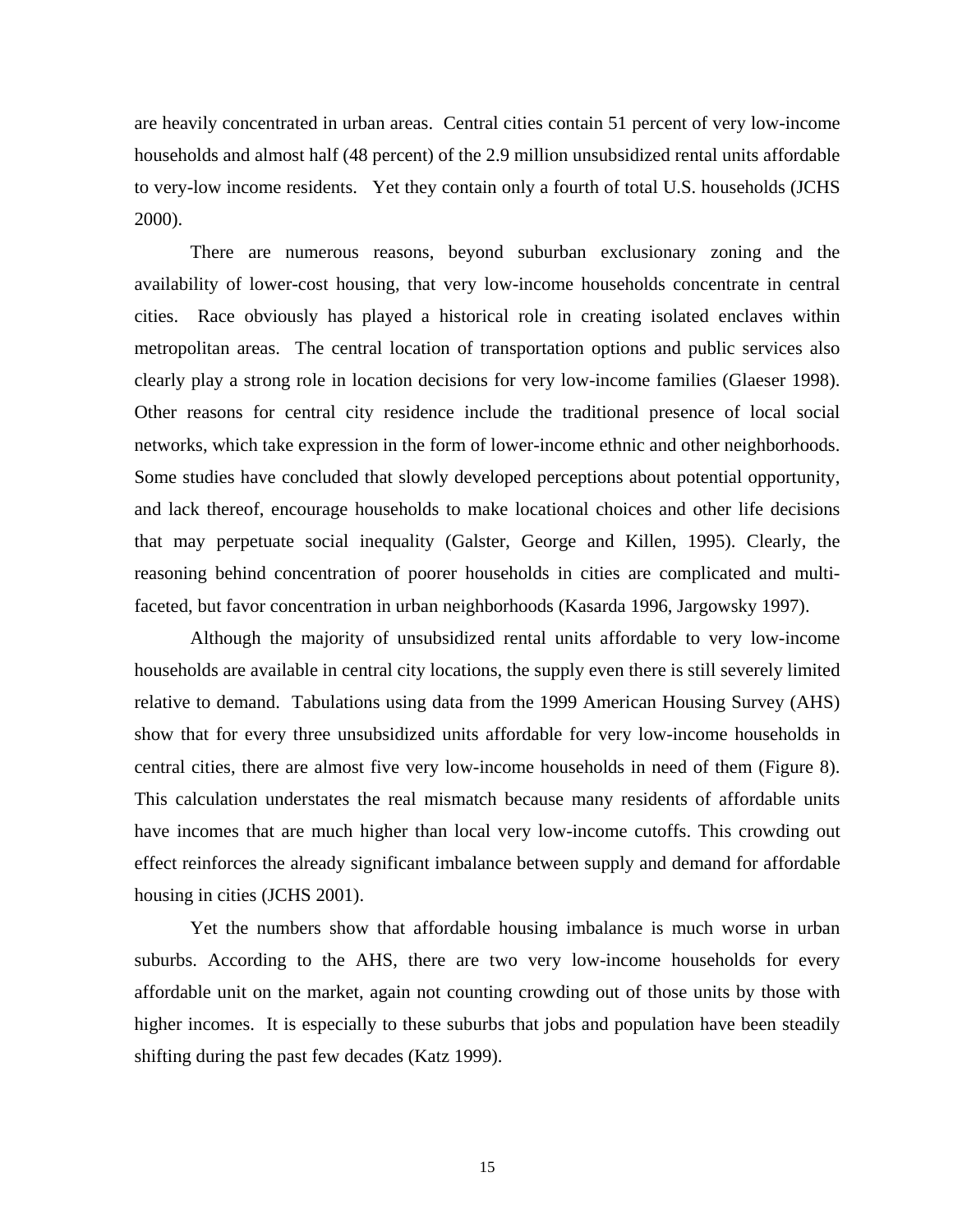The share of the population living in the rural suburbs on the fringe of metropolitan areas remains small. Demand and supply of rental units affordable for very low-income households is now better balanced in these areas than elsewhere. If history is a guide, however, higher-income dwellings will be built in these areas as the population follows jobs out to areas where local governments will resist low-cost housing. Today, it is clear that correcting the imbalances in the supply and demand for at least rental of affordable housing to low-income people must involve both central cities and urban suburbs. As rural suburbs are developed, the risks of these imbalances spreading even further will mount.



**Figure 8: Affordable Rental Housing Imbalance Worst in Urban Suburbs**

Notes: Very low income defined as households with less than or equal to 50 percent of area median income. Occupied affordable units are those whose gross housing costs are less than 305 of the very low income limit for the area. The very low income limit is adjusted by family size when determining households with very low incomes. The very low income limit is adjusted by number of bedrooms. Includes vacant units for rent.

Source: JCHSfor Housing Studies Tabulations of American Housing Survey, 1997.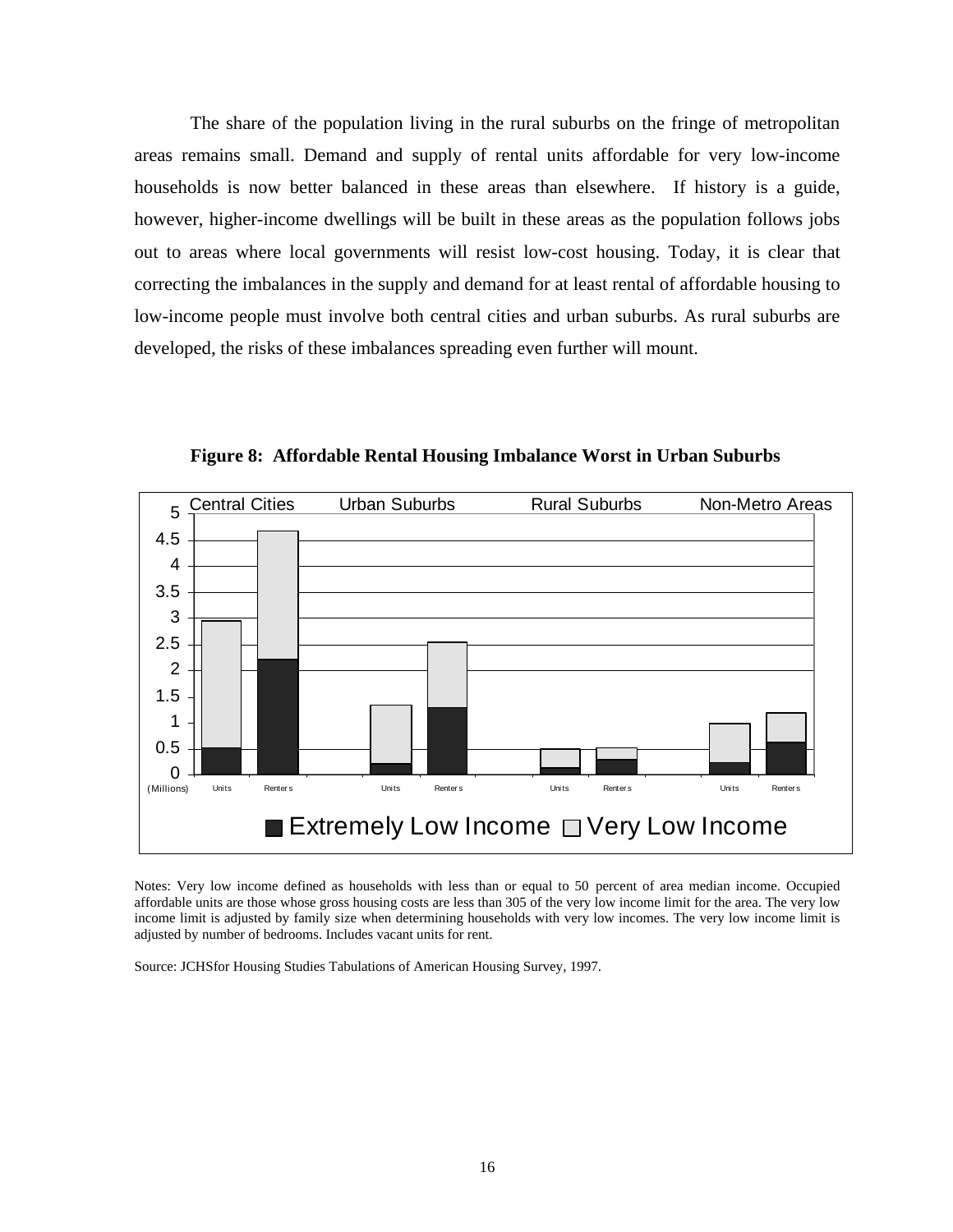Even within the city, the supply of units, while dwindling, tends to be concentrated within in a small number of areas. Although only the release of the 2000 census will allow the concentration of poverty to be accurately measured, poverty concentration worsened between 1970 and 1990. Jargowsky (1997) found that the number of persons living in ghettos, barrios and slums in the U.S. grew by 92 percent between 1970 and 1990 while the number of poor people living in them grew by 98 percent." Kasarda (1993) supports this finding with his own. His research shows that the number of people living in conditions of extreme poverty in the nation's 100 largest cities doubled during the 1980's. Hughes (1997) found that "poverty and joblessness are concentrating in the formerly central city, while prosperity and job growth are deconcentrating to toward the metropolitan periphery." Over 50 percent of the current public housing stock is concentrated in census tracts with poverty rates over 30 percent and where more than half the residents are African American (Newman, Schnare 1997). Jargowsky (1997) concluded that: "the injuries to the residents of highpoverty neighborhoods are apparent in their lower levels of employment and earnings, in their higher dropout and out-of-wedlock birth rates, even after controlling for individual characteristics and family background."

Housing that is affordable to low-income and very low-income households is especially tough to construct in many suburbs. Zoning and permitting challenges as well as burdensome development fees are significant in many local jurisdictions. The Kemp Commission (1991) found that: "some suburban areas, intent in preserving their aesthetic and socioeconomic exclusivity, erect impediments such as zoning. Some exclude, or minimally provide for multi-family housing, commonly acknowledged to be the most affordable form of housing." And as Katz (1999) notes: "America has a fragmented maze of local governments and special districts that prefer fierce competition or splendid isolation to regional cooperation." Schill and Wachter (1995) add, "Local tax powers encourage the development of communities with homogeneous household incomes. Land use regulations in higher income suburbs typically raise the price of housing, making it less affordable to low- and moderate-income households." Localized barriers, and the added paucity of government subsidy, make it especially difficult to build affordable housing in outer parts of metropolitan areas. Downs (1997) writes: "Local regulation in peripheral communities – and even in central ones- almost universally prevent the creation of new very low cost housing units…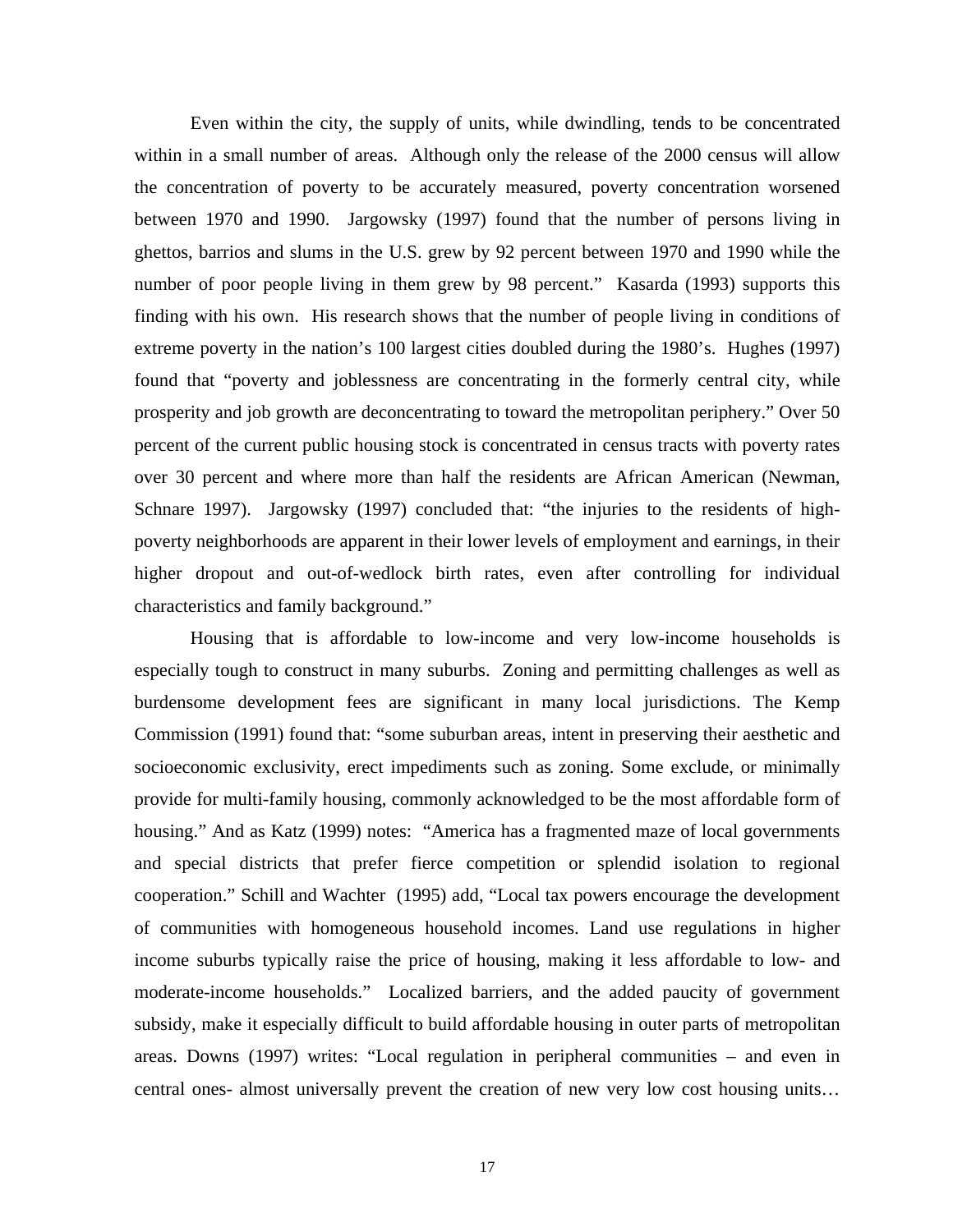only households in the upper two-thirds of income distribution can afford to occupy such new dwelling units without large public subsidies."

The combined realities of central city concentrated poverty and a lack of affordable housing in the employment-rich metropolitan fringe is leading to the creation of an entrenched affordable housing/jobs "spatial mismatch." Kain (1992) explains that "as a result of the growth of U.S. metropolitan areas and the continued dispersal of jobs from the central cities, the extent of spatial mismatch has become steadily worse." Many poor and minority families are systematically excluded from residence in affluent jurisdictions for the variety of constraints and barriers mentioned above.

These patterns of metropolitan development illustrate the importance of encouraging the production of lower-cost housing in employment-rich suburbs. However, affordable housing demand in these areas is very high, which pushes the price up through competition for the limited housing supply. Also, this housing must come from new construction, not filtering, because so much of the stock in these areas is recently built. New housing provides a price barrier in that the cost of new construction often exceeds (especially with exclusionary local zoning ordinances and stiff impact fees levied in new developments) what lower income buyers are able to afford in the marketplace. Heavy consumer demand and limited supply create an environment where the market does not provide anywhere close to an adequate level of affordable housing for lower-income residents.

### **IV. Experience with Regional Solutions**

It is only natural that local jurisdictions will act to protect what they perceive to be in their self-interest. Charles Tiebout was the first to develop a formal economic model to illustrate how and why jurisdictions will act in their own self-interest in a "race to the top" to reduce taxes and increase revenue (Tiebout 1956). The model specifies that jurisdictions compete for residents by offering various packages of local public goods and taxes. One implication of the Tiebout model is that homogeneity within a community will increase as a result of the ability of jurisdictions to set local tax rates and expenditure levels. If affordable housing is perceived as a net cost for the community in terms of taxes or other social expenses, it will take measures to exclude development. Since many middle and higherincome people perceive the exclusion of low-income families from their communities as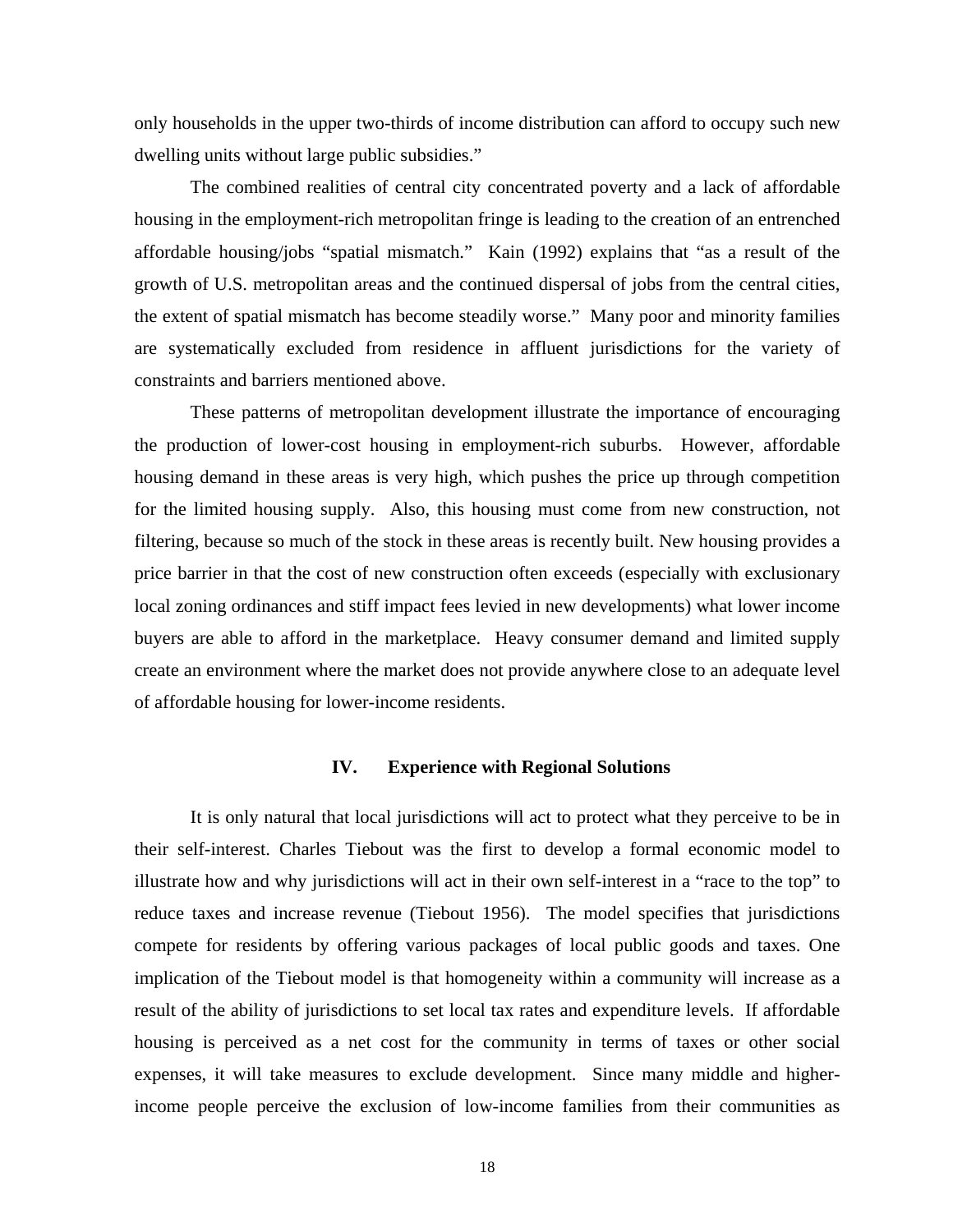benefiting their property values and enhancing the bundle of services their local governments provide, the prospects for overcoming the barriers to production of affordable housing in the suburbs remain dim.

Others have confirmed Tiebout's hypothesis that individual communities will organize to exclude development perceived as a detriment to local tax base and property value. Fischel (1997) writes that newly minted communities, "after pulling up the gangplank to newcomers," will implement a host of zoning controls that make new housing more costly to build. He argues that new development such as affordable housing is then either pushed back into the city, or more frequently, further into the countryside where new employment centers are located. Orfield (1997) concludes that "virtually all neighborhoods since time immemorial" attempt to exclude the "unwanted" elements of a metropolitan population in an attempt to keep services high and taxes low. Orfield uses the example that 85 percent of the Twin Cities higher tax base growth suburbs require larger house lots than the 7,500 foot lots recommended by the region's metropolitan government. One of the wealthiest Minnesota suburbs (Minnetonka) has the largest lot size requirement (22,000 square feet).

Downs (1997) has recently argued that it is impossible for individual jurisdictions acting independently to stop growth in their metropolitan area or even substantially alter it. For this reason, and because individual jurisdictions acting autonomously will tend to limit development, it is increasingly argued that only regional solutions will allow for smart growth. But as Downs also points out, there is little, and perhaps even less, reason to believe that such solutions will be any easier to arrive at than local solutions. Banding together voluntarily with other jurisdictions in no way increases the likelihood that any one of them will be more inclined to encourage or accept low-income housing. Indeed, layered on top of local control is the mistrust that leaders of local jurisdictions have of each other as they jockey to get what is best for their own electorates.

Even in the unlikely event that large numbers of jurisdictions do band together under pressures of attracting workers to high cost areas or to deal with the pressures of rapid growth, affordable housing is still likely to lose out. "Smart growth" has many different meanings and definitions that reflect the spin that the numerous interests involved with the development process would like to put on the word. Although the core agenda of smart growth often calls for mixed income and dispersed affordable housing, the reality thus far has been to place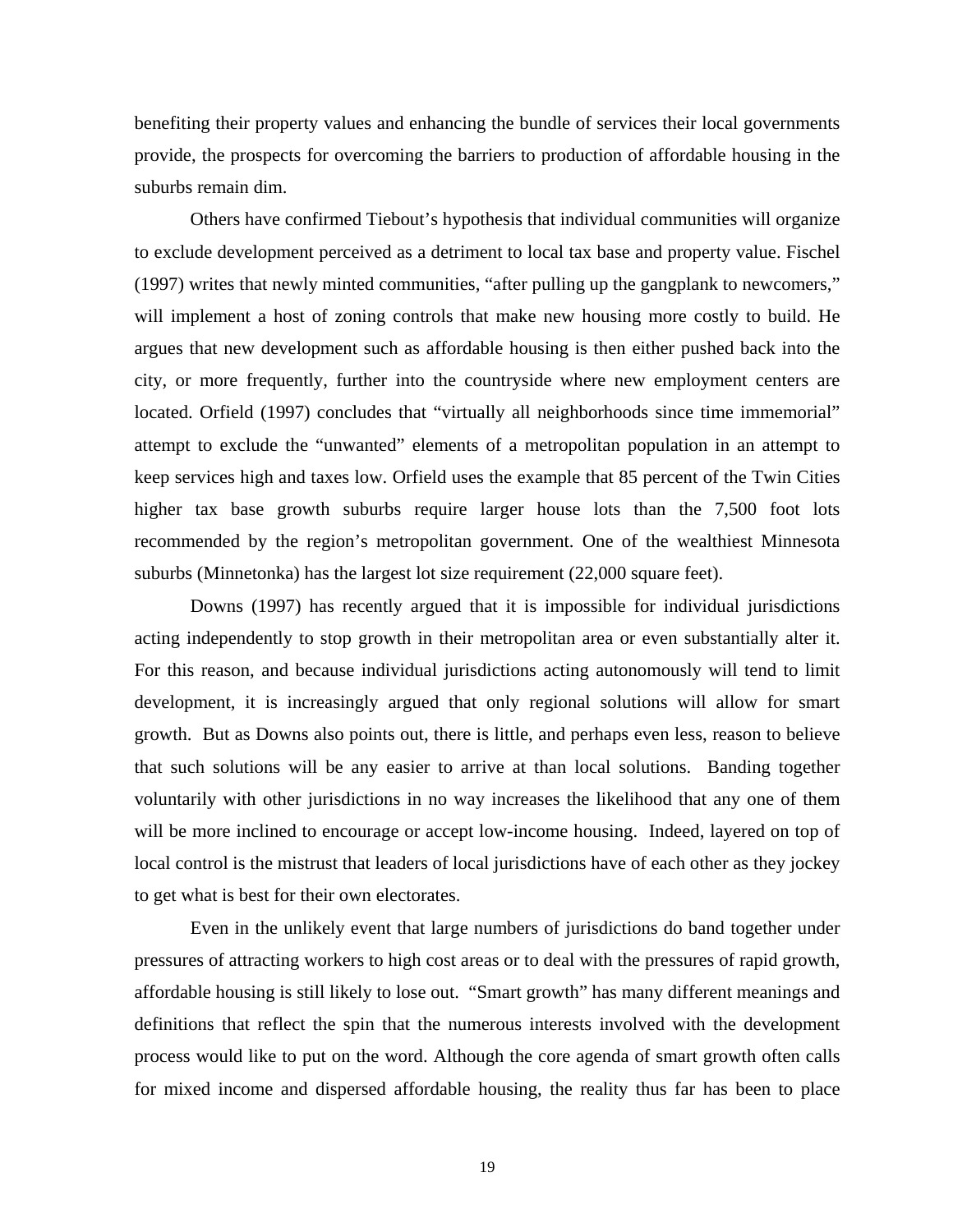these goals lower down on the list of priority items. More often, smart growth advocates have focused on implementing growth management policies that slow growth, preserve open land, and minimize environmental impacts rather than policies that foster a more balanced distribution of affordable housing. Policies designed to slow development at the urban fringe or promote open space, however, may unwittingly reduce the supply of affordable housing available to ELI and VLI households.

Although the jury is clearly still out on the impact of growth controls on the cost of housing, some studies suggest that growth restrictions in general, even the innovative UGB in Portland, may have a dangerous side effect of eventually pushing housing prices up for all income groups (Fischel 1997; Nelson 1998). Proponents contend that the growth boundary reduces traditional "NIMBY" obstacles to housing production that developers face elsewhere, making the Portland urban growth boundary "pro-growth" (Richmond 1997). However, it is only recently that Oregon has attempted to address this potential side effect by quadrupling the limited land zoned for smaller lots and for multifamily housing (Moe and Wilkie, 1997). Therefore, it is too soon to tell whether a policy of constricting supply to stimulate higher densities and then progressively expanding supply will achieve the desired goal.

Jurisdictions that have introduced development fees or moratoriums to deter rapid growth may also exacerbate the problem of "leapfrog" development, as developers build in adjacent (often metropolitan fringe) jurisdictions that have fewer barriers and lower development costs. Consistent rhetoric of an affordable housing role in slow growth agendas alone will not increase the supply of housing options for lower income households.

There are a limited number of ways to overcome the strong incentives to exclude. States can pass laws that impose "fair share" affordable housing goals in local communities. Courts can impose "fair share" judicial orders if federal, state, or local laws are seen as violated by exclusion. Individual local jurisdictions can decide to increase affordable housing options by large local jurisdictions. State and federal governments can pass laws creating incentives for local communities to increase their supply of affordable housing.

Real life examples of regional approaches to addressing housing issues are few and varied. Very few states (Massachusetts, California, Connecticut and Rhode Island) that have implemented statewide "fair share" housing goals not under court order have powers to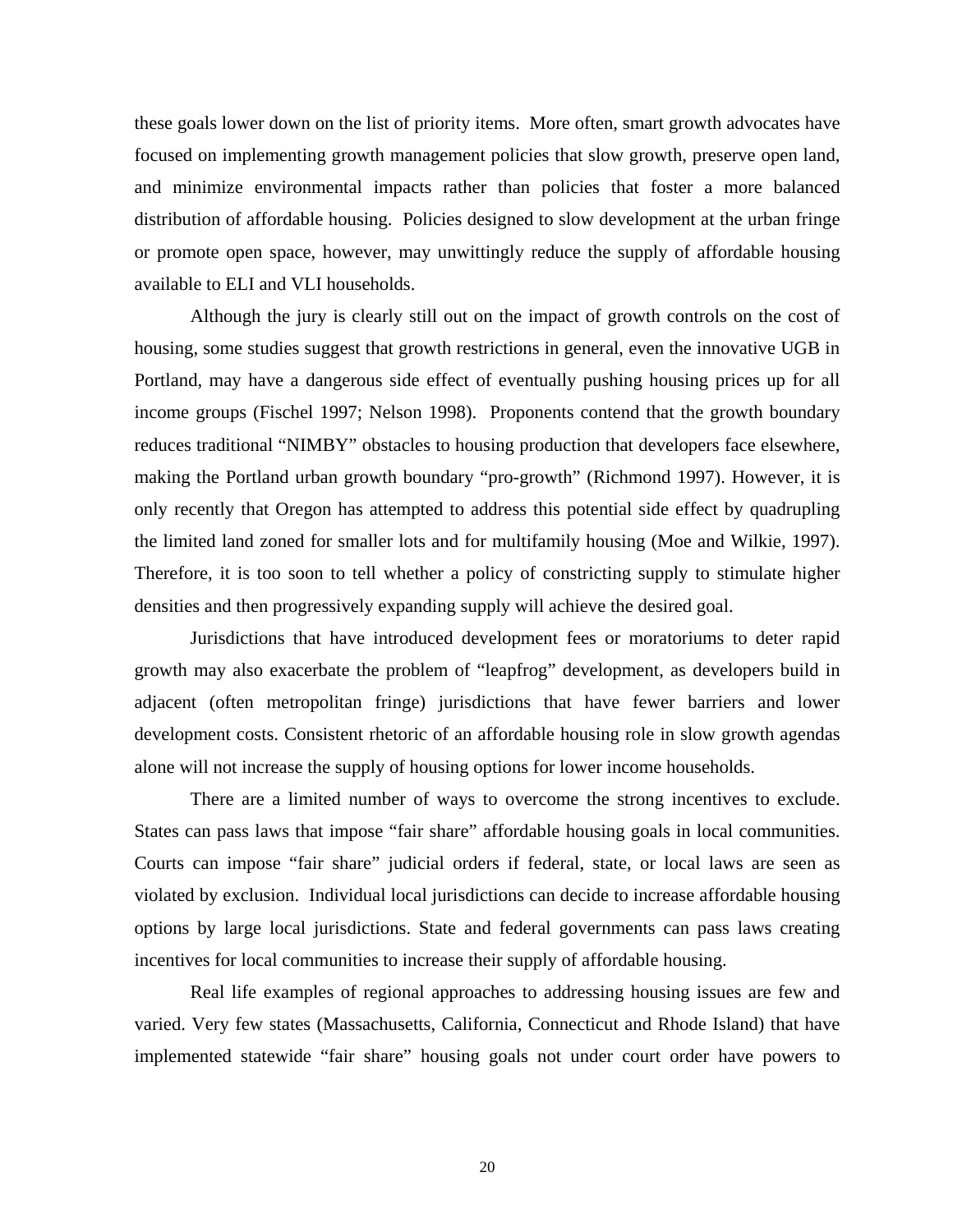override local land use control (Calavita, Grimes, and Mallach 1997). Massachusetts and California, the two oldest programs in existence, have had limited success.

In California, where the statute enforcement is procedural, not substantive, developers have been able to adhere to the law by paying in-lieu fees, land dedication and off-site compliance (Calavita, Grimes and Mallach 1997). Localities may and are encouraged to develop affordable housing goals. According to Calavita, Grimes and Mallach, about 30 local inclusionary zoning programs were developed in the early 1980s in the state. To date, however, only a small amount of affordable housing has been produced through these local programs. Massachusetts has a law that allows affordable housing developers who fail to earn local approval to appeal to a state-wide body for an override. In existence since 1969, this law has led to the creation of over 18,000 units of housing in Bay State communities: a small but not unsubstantial share of the well over 600,000 new units permitted during the period (Krefetz 2001, JCHS 2000).

The two significant examples of court ordered action to disperse affordable housing have also met with only limited success. The now famous Mount Laurel case in New Jersey (1975) has led to the construction of a number of affordable units in exclusive communities, but has also been significantly weakened by the state through subsequent legislation, court orders and lax enforcement. The original Mount Laurel ruling found that zoning, a power granted by the state to localities, was being used in violation of the New Jersey constitution as a way to exclude low- and moderate-income people from certain suburban communities. The case stipulated that jurisdictions had to provide a "fair share" of low- and moderate-income housing choices. It was not until 1983 (Mt. Laurel II), when incentives were added, that a limited amount of affordable housing was built in New Jersey suburbs. However, under refinement of the regulations, jurisdictions had the right to transfer their affordable housing development responsibilities to other jurisdictions willing to accept it in return for payment. The limited affordable housing built under the Mount Laurel ruling was often paid for by exclusive suburban jurisdictions but built in poorer cities and towns around the State.

This affordable housing construction built under Mount Laurel also coincided with a housing boom in the late 1980s and the increasing use of the low-income housing tax credit (LIHTC) as a way of offsetting costs. A survey done in 1988 found that almost 12,000 units of affordable housing were planned, under construction or built in New Jersey Townships as a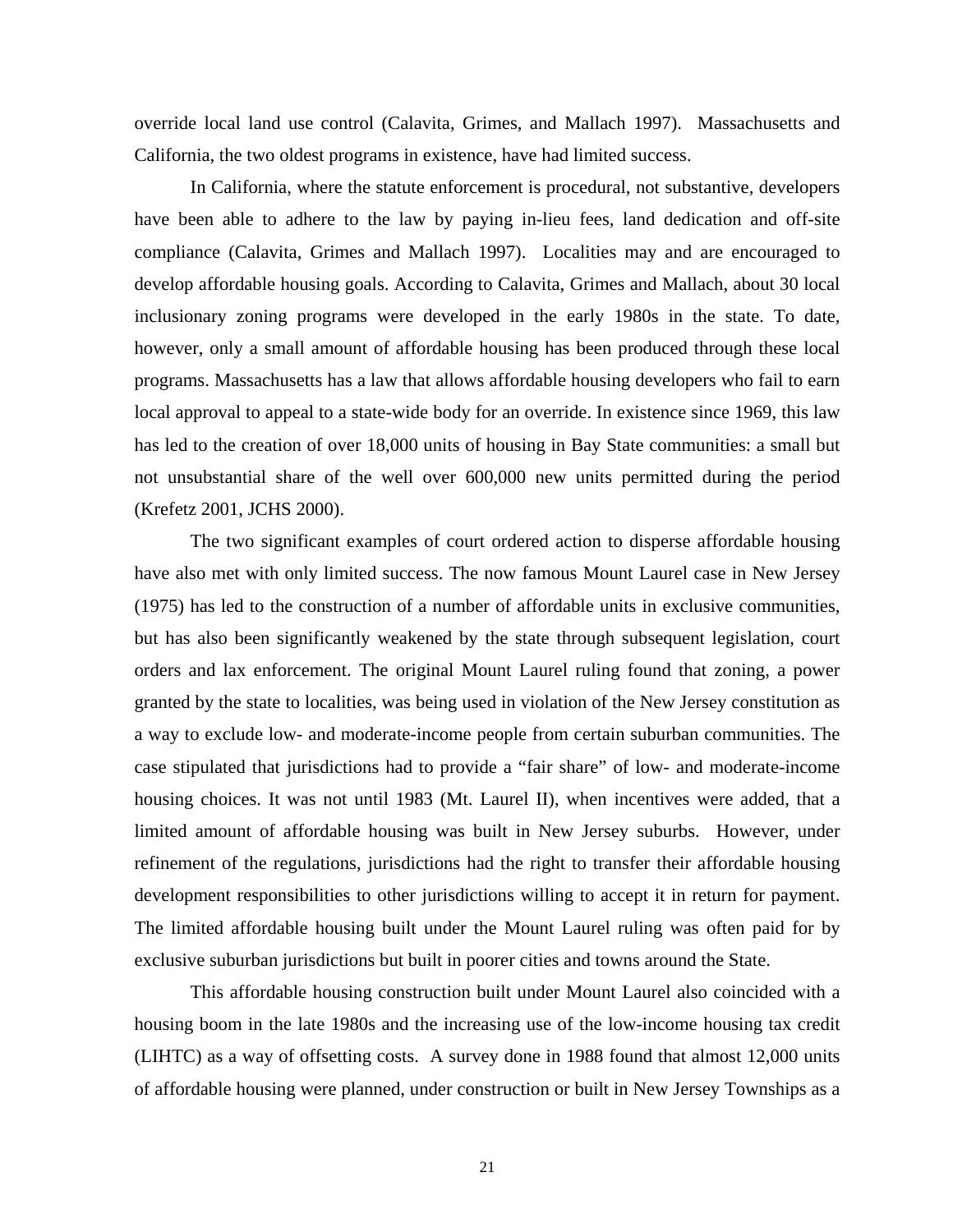result of the rulings (Calavita, Grimes, Mallach 1997). Mt. Laurel is often regarded a success, yet critics contend that the inequality between suburbs and urban areas of New Jersey is as bad today as it was in 1975.

Originally brought as a fair housing lawsuit in 1966, the Gautreaux case in Chicago ordered a social experiment by moving 4,000 low-income families from poverty-concentrated Chicago neighborhoods to other city neighborhoods and the suburbs. Many studies showed that families dispersed throughout the metropolitan areas fared better on a range of indicators that included employment and general well being (Rosenbaum, Popkin 1991). In a more recent study, researchers found that incidence of AFDC receipt was strongly correlated with census tract placement for families in the program, with rates in suburban jurisdictions significantly lower than those tracts in the central city (Rosenbaum, DeLuca 2000). Another study indicated that initial results from HUD's Moving to Opportunity demonstration program, started in 1993, show potential benefit from moving poor children into neighborhoods of lower poverty (Duncan, Ludwig 2000).

Some researchers were more critical and expressed skepticism of the results of mobility experiments. Briggs (1997) asks, "in what contexts might poor residents be set back by the moves that provide few new concrete opportunities in exchange for heightened competition with hostile neighbors and weakened social support systems?" Whether or not it was proven successful, the Gautreaux experiment spurred the creation of a number of the Federal "Moving to Opportunity" program. This program was designed to disperse lowincome families throughout certain metropolitan areas. Despite the fact that Gautreaux has been largely hailed a success, larger-scale expansion of the program has proved difficult for a number of reasons that include the dearth of affordable housing supply, questions of benefit, and neighborhood resistance in many suburban communities.

There are also few examples of communities that have acted independently to voluntarily include lower-income housing in development. Montgomery County in Maryland has achieved much attention for a policy that sets aside fifteen percent of large housing developments for low and moderately priced housing. The county assumes that the market will be able to bear this level of lower priced housing, and developers will not leapfrog to adjacent jurisdictions for greater returns. Since 1973, the county has maintained its status as one of the wealthiest counties in the nation and has created over 9,000 units of lower cost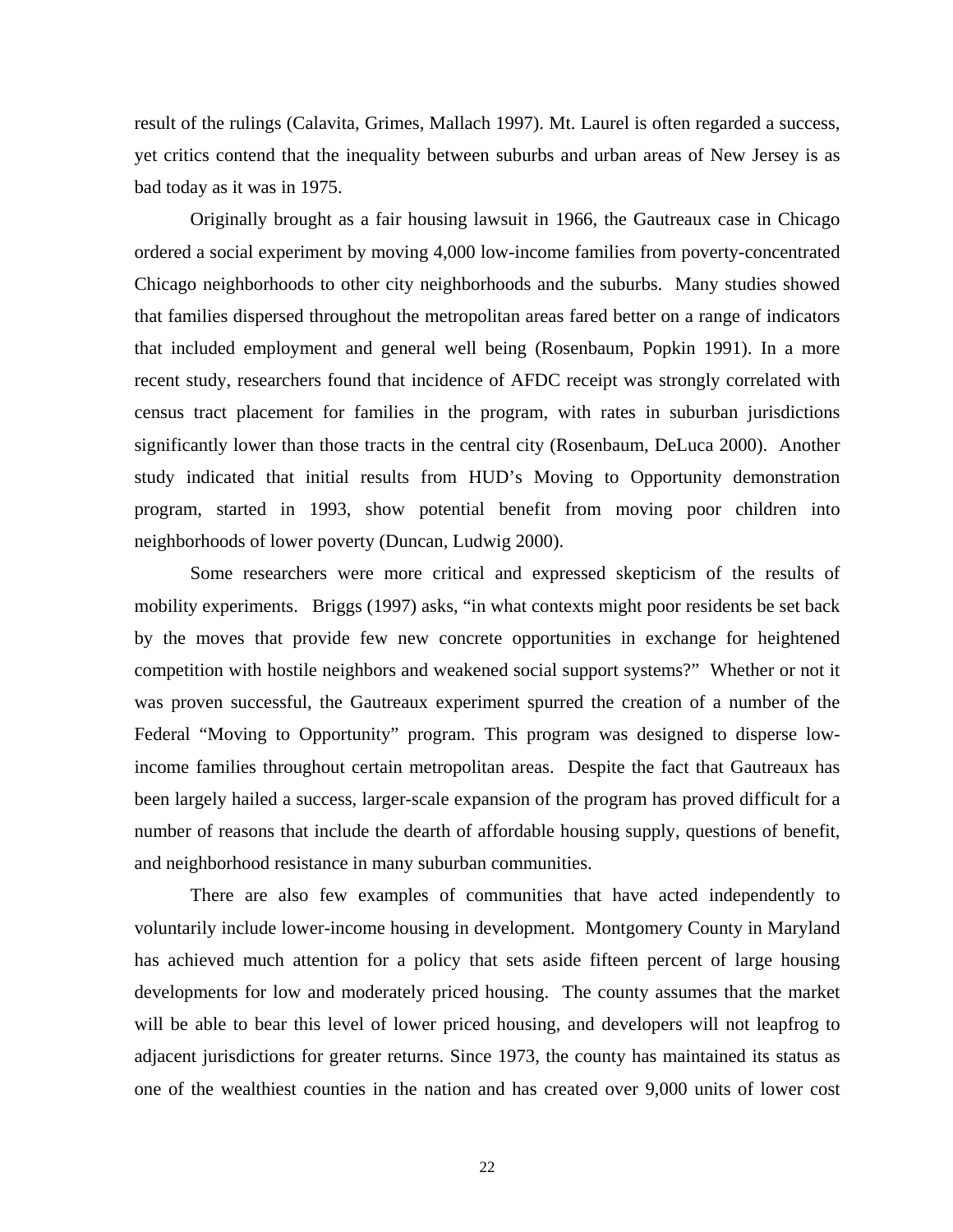housing. But there are questions about the long-term viability of this policy if neighboring jurisdictions do not bear some of the responsibility to house the metropolitan area's poorer residents. Also, we know of few other cases of suburban jurisdictions (Newton, MA; Westchester County, NY; Lewisboro, NY) that have acted independently to create similar laws, though many cities now have such laws. Many of the places that have enacted ordinances have progressive academic environments where income diversity is an important community goal. These places include Cambridge and Boston in Massachusetts, Boulder in Colorado, and Eugene in Oregon (Mallach 1984).

Two potentially promising experiments in drafting regional housing plans are being developed in Portland and in the Twin Cities. Both of these metropolitan areas are known for their strong regional governance structures. The Twin Cities, which adopted regional tax base sharing (Fiscal Disparities Act) in 1994, has seen tax revenue disparities between the metropolitan area's wealthiest and poorest communities reduced from 12-1 to 4-1 (Orfield 1997). This regional reform, along with much increased powers for the Metropolitan Council, the regional governance structure, were achieved in great part due to an inter-faith coalition of metropolitan religious congregations organized around the issue of regional polarization. Almost 74 percent of area jurisdictions have seen their tax revenue increase since the passage of the Act. The Portland region has developed it's extensive regional governance structure through a series of state-wide acts that began with the Land Use Planning Act in 1973. Since then, the Portland area has created a regional growth boundary, extensive light rail transit system and numerous other regional planning structures (Metro-Portland 2000).

In both the Twin Cites and Portland, the regional governance entities have created committees to address regional housing issues. The Metropolitan Council in the Twin Cities, already administers the section 8 subsidized housing program on a regional scale that a goal of moving families to areas of low poverty. Portland's Metro recently adopted a plan to address affordable housing issues in the metro area. This plan was developed through a 25 member multi-disciplinary commission appointed by the regional government. Although these two examples demonstrate an interest in regional housing affordability issues, further examples remain few, and progress to date in both of these "regionally minded" metro areas has been limited.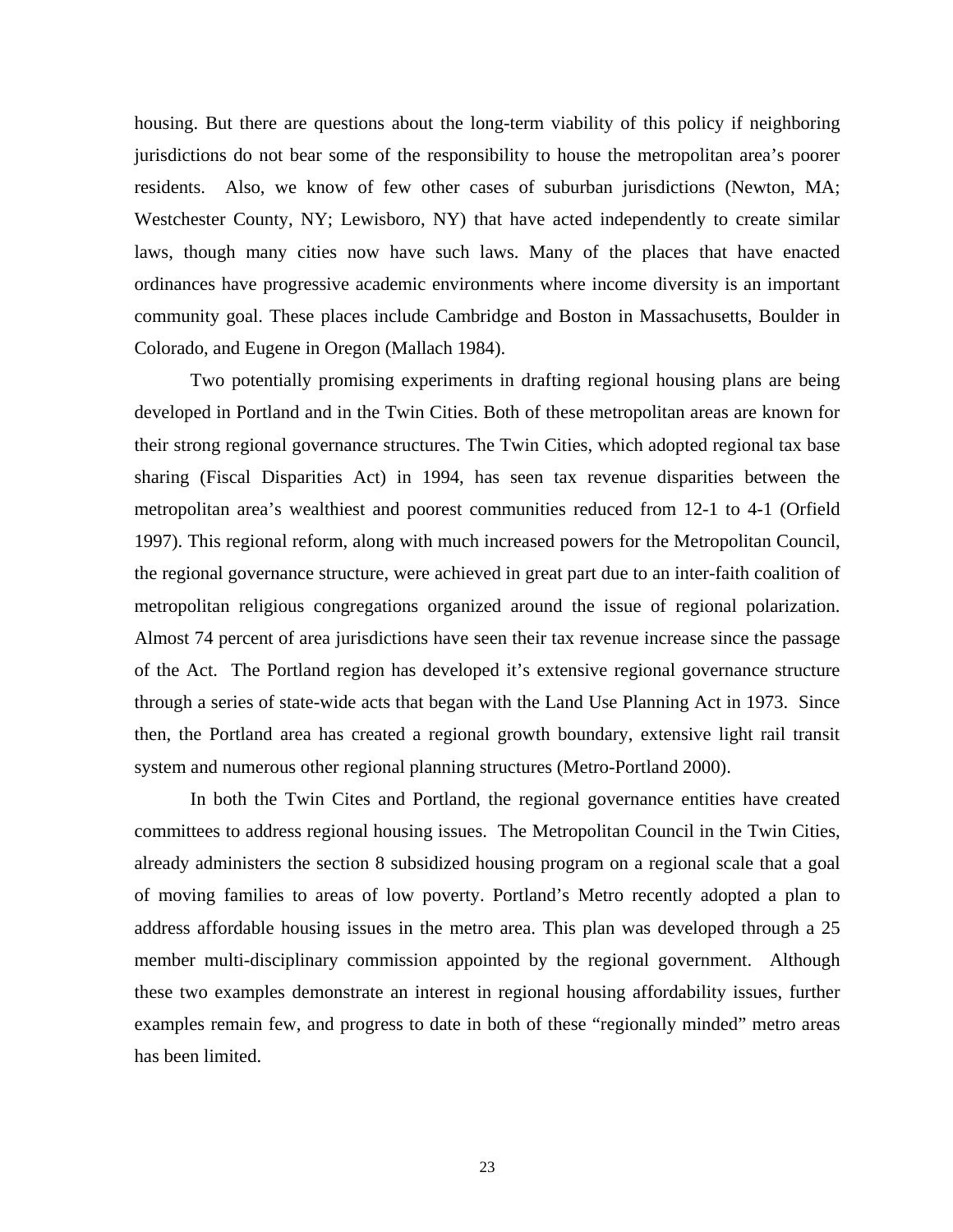Other developments that address supply and dispersion of housing include a number of incentive programs that are springing up at the state and federal level. Maryland's Smart Growth Initiative includes as part of it's multi-prong strategy, a "live near your work" program that provides incentives to employers who provide housing near their place of business (Maryland Smart Growth and Neighborhood Conservation Program 1997). HUD's Moving to Opportunity demonstration program moved 1,676, mostly renter, families to housing in highly resistant suburban and urban jurisdictions, often with much lower rates of neighborhood poverty than previous residences (HUD 1999). New Jersey's State plan, based on the State Planning Act of 1985, includes a goal of planning for affordable housing near business opportunities and public transportation (New Jersey State Development Plan 1992). These programs, although a step towards a regional agenda for housing may prove ineffectual without stronger incentives for creation of affordable housing in many jurisdictions that retain strong home-rule powers.

Nationally, a slew of regional programs are proving successful in tackling a wide range of issues from transportation decisions and school equity to regional competitiveness – but to date not fair share housing. Often strange bedfellows have been paired to rally around singular or mutli-pronged metropolitan agendas. In Cleveland, the faith based "Church in the City" and the business roundtable "Cleveland Tomorrow" have found themselves on the same side in the desire for a strong central city Cleveland -- and the prospects for the city's downtown are improving. The city expects central district residents to triple in the next ten years (Katz, Nguyen 1998).

In another example, Chattanooga, with the help of the Mayor's office, recently led a successful charge to change the inequitable distribution of state and federal transportation monies through the local metropolitan planning organization. Chattanooga, which has over time developed a comprehensive regional development agenda, has been able to transform its image from a gritty mill city to one of the most livable in the nation. In 1996, Chattanooga was honored as one of the world's "Twelve Best Practices" cities at the United Nations Conference on Human Settlements in Istanbul, Turkey (Sprawlwatch Clearinghouse, 2000). Although very few of these metropolitan-wide strategies actively pursue regional issues of housing affordability, the broad political coalitions being formed do provide a vehicle through which coordinated regional action to incorporate housing could occur.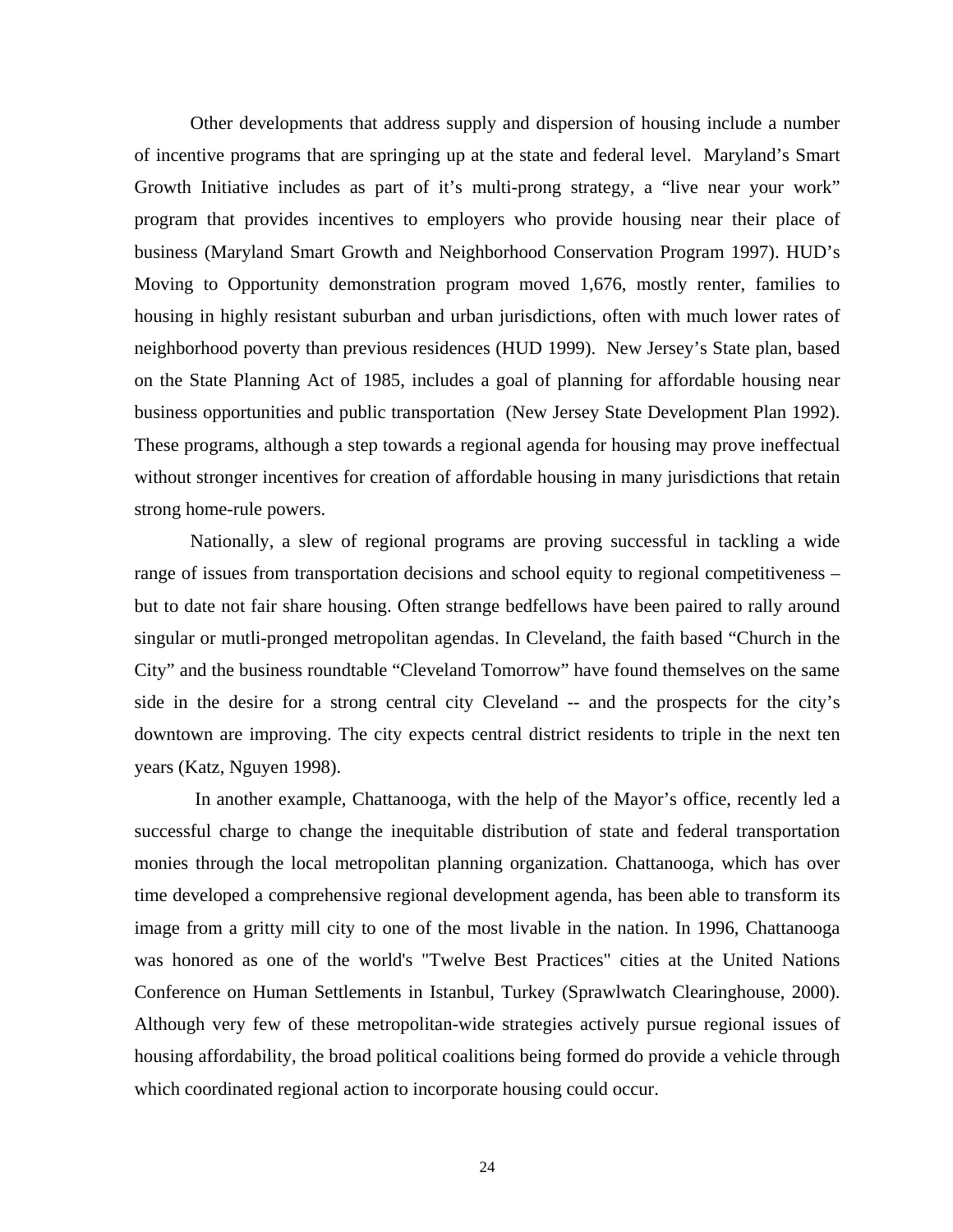### **V. Conclusions**

The challenges of meeting the demand for affordable housing throughout our increasingly decentralized metropolitan areas are great. Building affordable housing in the newer suburbs remains difficult, and the supply of such housing, while constrained nearly everywhere, is most constrained in urban suburbs and risks becoming increasingly so at the fringes of our metropolitan areas. While the smart growth agenda might redirect some residential construction to the cities and inner suburbs if its advocates are effective in using that agenda to renew urban cores, the open space advocates will likely be at least as effective. As a result, the smart growth agenda in some places may well lead to further restricting the supply of land and contributing to higher housing costs closer to urban cores—precisely the areas where the dwindling supply of affordable housing is most concentrated.

Although cyclical softening in home prices and rents is highly probable, the secular trend towards faster rising housing costs than incomes among those with very and extremely low-incomes is also likely to continue. Reversing this trend will take a more ambitious program of producing affordable housing *throughout* metropolitan areas, through rehabilitation and production in the urban core as well as production in more distant suburbs. Without expanded subsidies, it is improbable that even if developers succeed in persuading local jurisdictions to permit them to build at higher densities that many would be able to produce homes affordable to those with low and extremely low incomes. However, it is feasible that most could produce homes that are affordable to those with moderate incomes, lower the subsidy cost of producing housing affordable to those with low and extremely low incomes, and expand the opportunities for moderately-priced homes to filter down over time.

It would be erroneous to ignore the impact of schools and poverty as additional factors in the imbalance of housing choice within metropolitan areas. The composition of schools affects metropolitan growth. Because of the strong correlation between a school's share of low-income students and its students perceived or real performance on various indicators, families with the means to do so leave poorer neighborhoods in search of more solidly middle-class schools. Their departure further weakens declining communities and creates home price escalation— and further increases in demand— in rapidly developing outer suburbs. Subsidized housing, on the other hand, is confined mostly to distressed inner city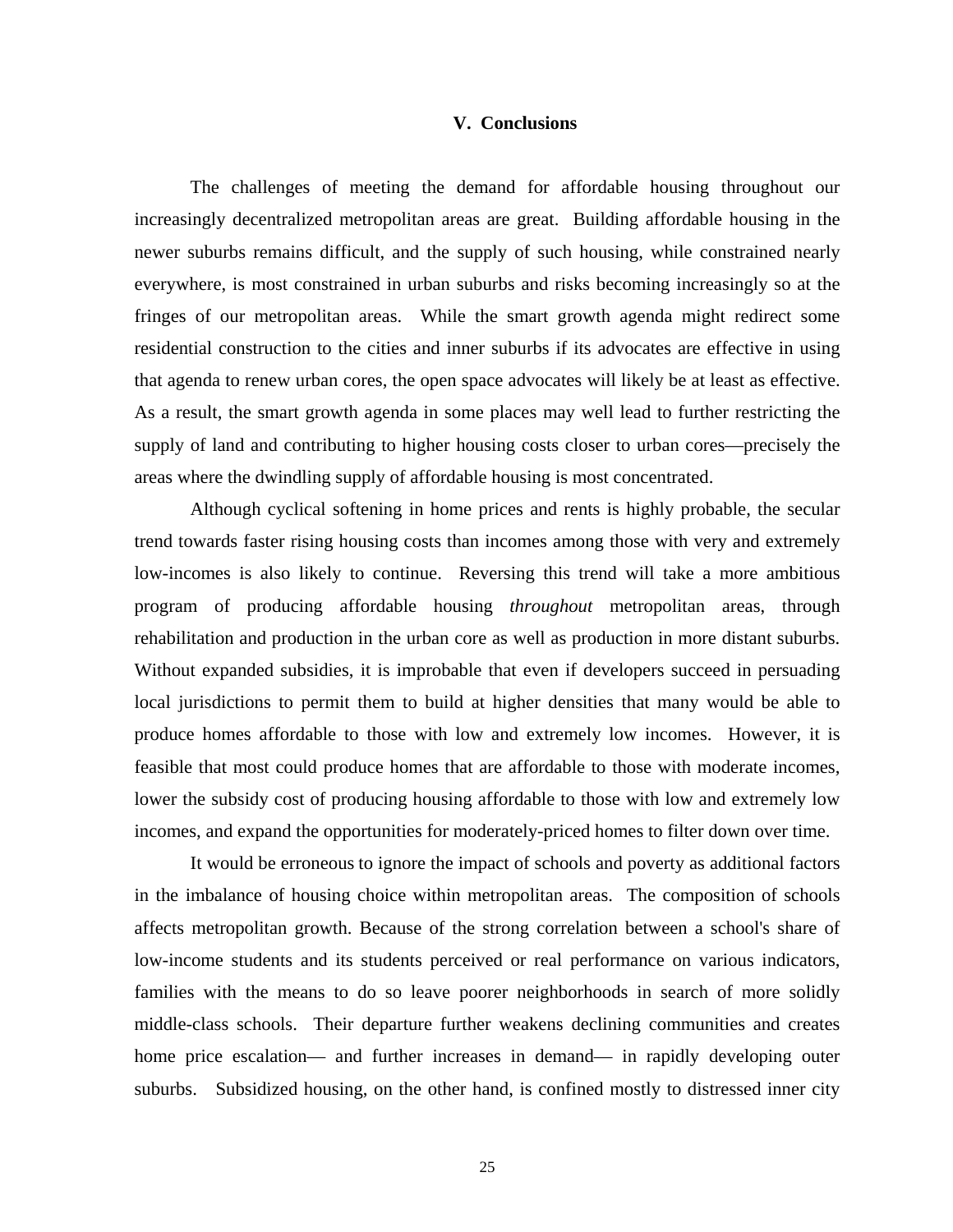and older suburban neighborhoods. Wealthier communities further restrict affordable housing within their borders, in part as a way to keep poor children from their school systems. The reality of school and racial politics unfortunately remains a strong force in adding to the lack of affordable housing stock in many jurisdictions.

Though the road to reversing the decline in the supply of affordable housing, and its typical concentration in and near the urban core is rough, the importance of travelling it is great and growing. To travel that road, community development corporations that have traditionally focused on neighborhoods and small communities will need to expand their vision of their service area to the entire metropolitan regions in which they are situated (Karlinsky 2000). Capacity to lobby for and produce affordable housing in the suburbs needs further development and deepening. Alliances between for-profit developers, who have the most experience working with local planning boards in suburban jurisdictions, and nonprofit community development corporations, who have experience in effectively using government subsidies, must be forged. Local zoning and other affordable housing barriers can be overcome through unlikely coalitions, often without needing the support of all of the interests involved.

Equally as important, and increasingly the case in at least some metropolitan areas, business leaders whose labor and product markets extend well beyond their jurisdictional boundaries must step up to the plate and lead the search for regional solutions to affordable housing problems. The Silicon Valley Manufacturing Group in Northern California, a coalition of over 175 metropolitan area businesses, is taking a lead role in advocating for affordable housing production in the metropolitan area. This business roundtable brings to the table powerful corporations that include Hewlett-Packard and scores of other high tech companies. The Commercial Club of Chicago, a powerful business roundtable, has taken the lead in drafting a regional vision report called Metropolis 2020 and outlines proposals for tackling various socio-economic problems (Metropolis 2020 Project, 1998). The document reads, "Segregation by race and wealth widens this (opportunity) divide, as does zoning that prevents construction of affordable housing in many municipalities." The Mayo clinic in Rochester, Minnesota provides another example in helping to build almost 800 starter homes in Southern Minnesota for those associated with the institution (Pill, 2000).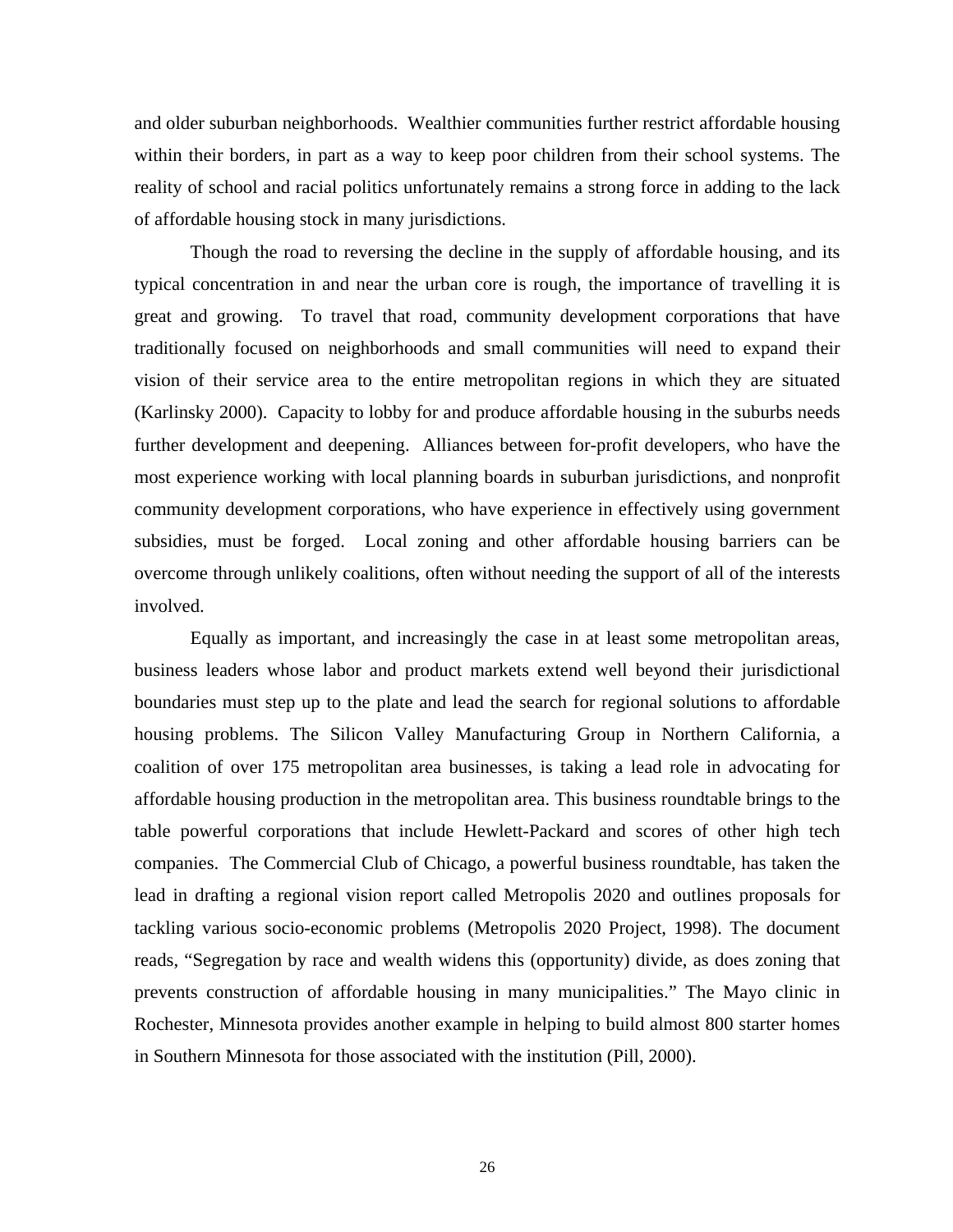Although there are, as noted above, some examples of cooperation among local governments to build affordable housing, visionary local political leaders cannot go it alone. They will need the support of their business communities and their faith-based institutions if they are to succeed in mobilizing the electorate to support affordable housing. The examples of Silicon Valley on the business side and of Minneapolis-St. Paul on the religious side are instructive, though their successes not necessarily reproducible. Local political leaders will also need the capacity of for-profit and non-profit developers to produce affordable housing if support for its local production can be garnered. Finally, smart growth advocates will need to develop a more inclusive vision of smart growth that places affordable housing front and center, not as epiphenomenal. For growth is not smart unless it allows for those with the mix incomes that it takes to operate a local economy to afford housing in the communities in which they live and work.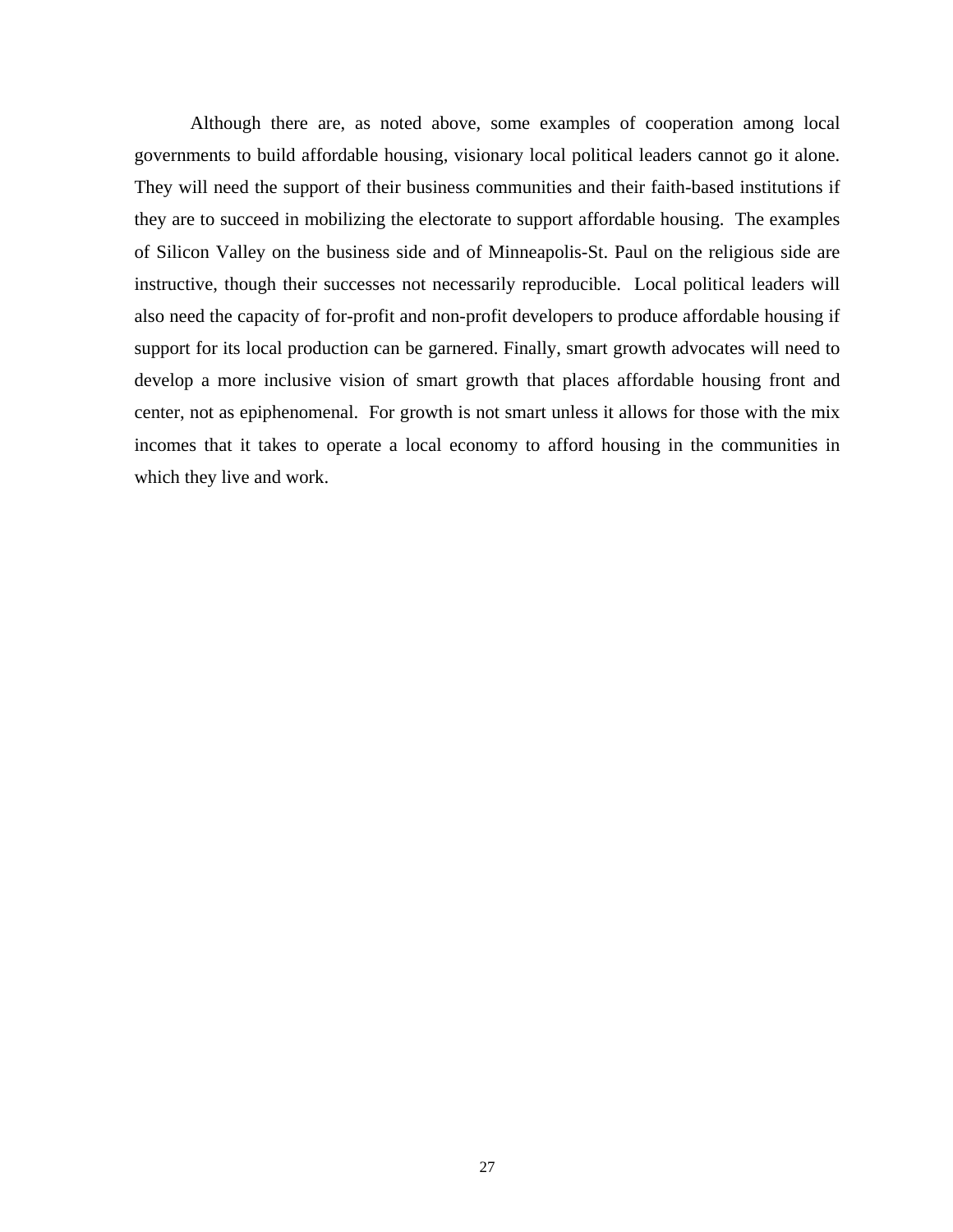### **References**

- Abbott, Carl, 1997. The Portland Region: Where City and Suburbs Talk to Each Other- and Often Agree. *Housing Policy Debate:* 8(1).
- Brennan, John and Hill, Edward. November 1999. Where Are the Jobs?: Cities, Suburbs and the Competition for Employment. Brookings Center for Urban and Metropolitan Policy.
- Calavata, Nico; Grimes, Kenneth and Mallach, Alan. 1997. Inclusionary Housing In California and New Jersey: A Comparative Analysis. *Housing Policy Debate:* 8(1).
- Congressional Budget Office. Unpublished Data, Expenditure projections based on HUD budget justifications for units eligible for assisted housing payments. 1999.
- Coppa, Sue (Editor). 1999. Crossing the Line: National Leadership Fourm on Regional Strategeis. Paper Read at the Partners for Livable Communities Conference, Washington, DC.
- Crews-Cutts, Amy. 1999. Stellar Housing-Price Gains Break New Economic Ground. *Secondary Mortgage Markets, Freddie Mac:* 16(2).
- Danielson, Karen; Lang Robert and Fulton, William. 1999. Retracting Suburbia: Smart Growth and the Future of Housing. *Housing Policy Debate:* 10(3).
- Danielson, Michael N. 1976. *The Politics of Exclusion.* New York: Columbia University Press.
- De Souza Briggs, Xavier. 1997. Moving Up versus Moving Out: Neighborhood Effects in Housing Mobility Programs. *Housing Policy Debate:* 8(1).
- Downs, Anthony. 1973. *Opening Up the Suburbs: An Urban Strategy for America.* New Haven: Yale University Press.
- Downs, Anthony. 1997. The Challenge of Our Declining Big Cities. *Housing Policy Debate:* 8(2).
- Duncan, Greg J. and Ludwig, Jens. July 2000. Can Housing Vouchers Help Poor Children: Children's Roundtable Report. The Brookings Insitution.
- Egan, Timothy. 1998. "The Nation: Dreams of Fields; The New Politics of Urban Sprawl", *New York Times,* November 15.
- Eggen, Dan, 1998. A Growing Issue; Suburban Sprawl, Long Seen as a Local Problem, Emerges as a Hot Topic in State, National Politics. *The Washington Post,* October 12.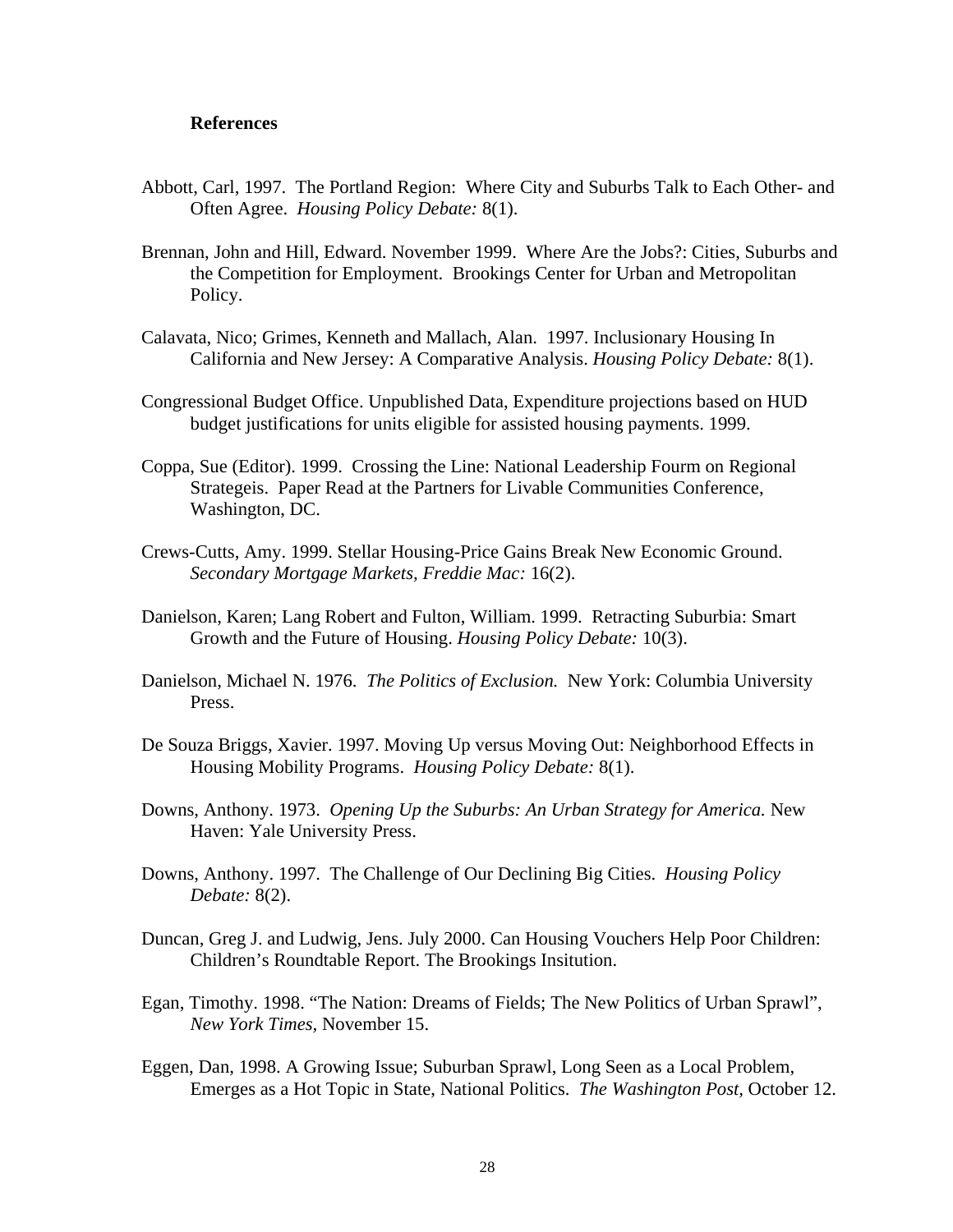- Fischel, William A. 1997. Comment on Carl Abbott's 'The Portland Region'. *Housing Policy Debate:* 8(1).
- Galster, George C. 1996. William Grigsby and the Analysis of Housing Sub-markets and Filtering. *Urban Studies*: 33(10).
- Galster, George C. and Killen, Sean P. 1995. The Geography of Metropolitan Opportunity: A Reconnaissance and Conceptual Framework. *Housing Policy Debate:* 6(1).
- Glaeser, Edward. 1998. Are Cities Dying?. *The Journal of Economic Perspectives:* 12(2).
- Gyourko, Joseph and Linneman, Peter. 1997. The Changing Influences of Educatin, Income, Family Structure, and Race on Homeownership by Age over Time. *The Journal of Housing Research:* 8(1).
- Gyourko, Joseph and Voith, Richard. 1997. Does the U.S. Tax Treatment of Housing Promote Suburbanization and Central City Decline? Working Paper 97-13 Philadelphia: The Federal Reserve Bank of Philadelphia.
- Ihlanfeldt, Keith. 1994. The Spatial Mismatch Between Jobs and Residential Locations Within Urban Areas. *Citiscape:* 1(1).
- Jargowsky, Paul. 1997. *Poverty and Place: Ghettos, Barrios and the American City.* New York: Russell Sage Press.
- Karlinsky, Sarah, 2000. The Intersection of CDC's and Smart Growth: Production, Policy and Possibility. Working Draft-Joint Center for Housing Studies/Neighborhood Reinvestment Corporation.
- Kasarda, John D. and Ting, Kwok-fai. 1996. Joblessness and Poverty in America's Central Cities: Causes and Policy Perscriptions. *Housing Policy Debate:* 7(2).
- Kasarda, John D. 1993. Inner-City Poverty and Economic Access. *Rediscovering Urban America: Perspectives on the 1980's.* Jack Sommer and Donald Hicks, ed. U.S. Department of Housing and Urban Development.
- Katz, Bruce and Bradley, Jennifer. 1999. Divided We Sprawl. *The Atlantic Monthly.*
- Katz, Bruce, Lang, Robert, and Nguyen, Dao. 1998. The Rise of Living Downtowns. The Brookings Institution Center on Urban and Metropolitan Policy; The Fannie Mae Foundation.
- Kain, John F. 1992. The Spatial Mismatch Hypotheses: Three Decades Later. *Housing Policy Debate:* 3(2).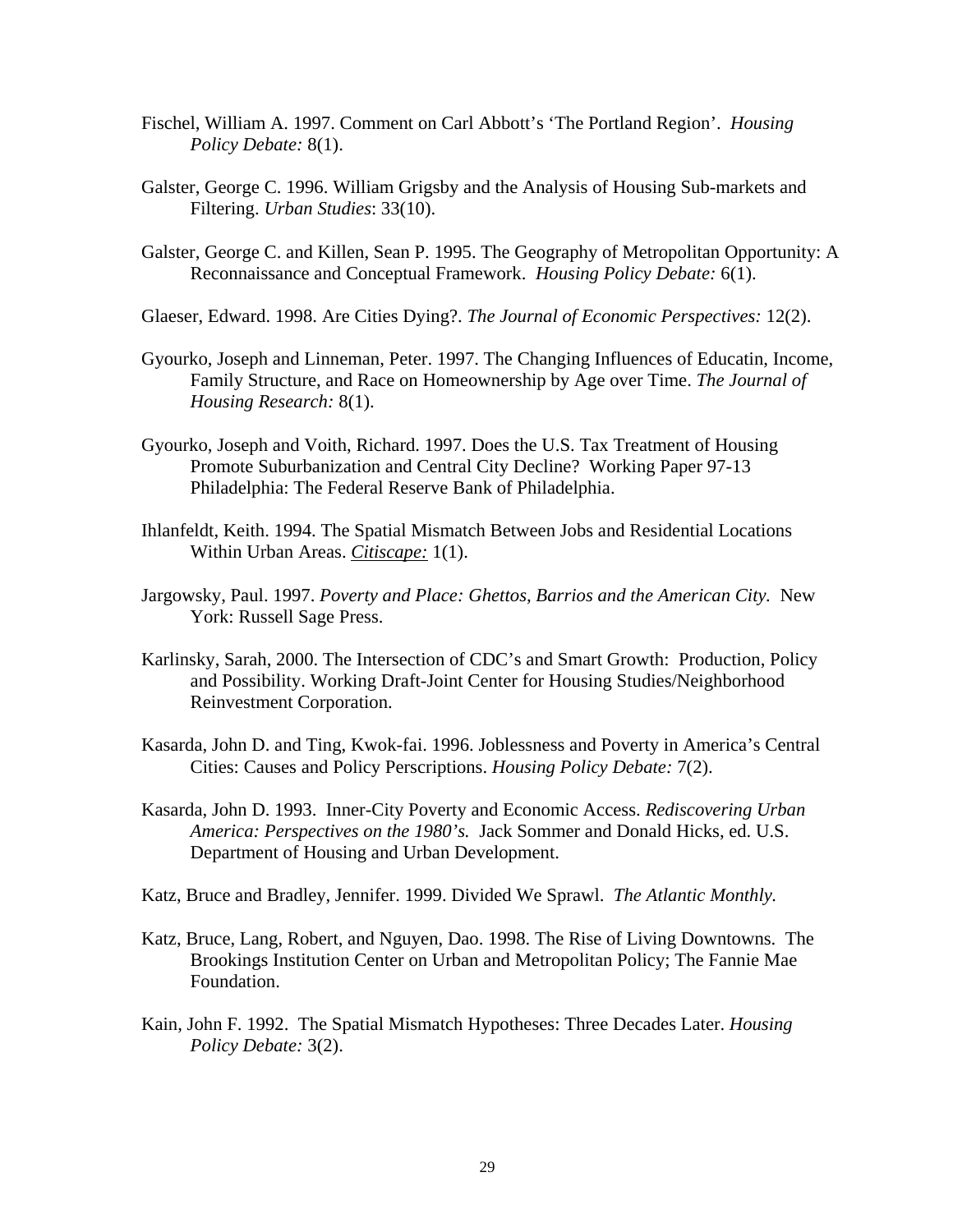- Krefetz, Sharon Perlman. 2000. The Impact and Evolution of the Massachusetts Comprehensive Permit and Zoning Appeals Act: Thirty Years of Experience with State Legislateive Efforts to Overcome Exclusionary Zoning. *Western New England Law Review,* volume 22.
- *Joint Center for Housing Studies of Harvard University,* unpublished 2000. Tabulations of 1977 American Housing Survey, Bureau of Labor Statistics- Residential Rent Price Index.
- *Joint Center for Housing Studies of Harvard University,* unpublished 2000. Tabulations of Freddie Mac Housing Price Index, Secondary Mortgage Market.
- *Joint Center for Housing Studies of Harvard University,* unpublished 2000. Tabulations of Home Mortgage Disclosure Act Data.
- *Joint Center for Housing Studies of Harvard University,* unpublished 2000. Tabulations of C40 Building Permit Data- U.S. Census Bureau.
- *Joint Center for Housing Studies of Harvard University,* 1998. State of the Nation's Housing: 1998.
- *Joint Center for Housing Studies of Harvard University,* 1999. State of the Nation's Housing: 1999.
- *Joint Center for Housing Studies of Harvard University,* 2000. State of the Nation's Housing: 2000.
- *Joint Center for Housing Studies of Harvard University,* 2001. State of the Nation's Housing: 2001.
- Lang, Robert E. 2000. Office Sprawl: The Evolving Geography of Business. The Brookings Institution.
- Maryland Executive Order 01.01.1998.04. Maryland Smart Growth and Neighborhood Conservation Program: 1997.
- Mallach, Alan. 1984. *Inclusionary Housing Programs: Policies and Practices.* New Brunswick: Center for Urban Policy Research.
- Megbolugbe, Isaac and Hoek-Smit, Marja and Linneman, Peter. 1996. Understanding Neighborhood Dynamics: A Review of the Contributions of William G. Grigsby. *Urban Studies* 33(10).
- Moe, Richard and Wilkie, Carter. 1997. *Changing Places: Rebuilding Community in the Age of Sprawl.* Henry Hold and Company: New York.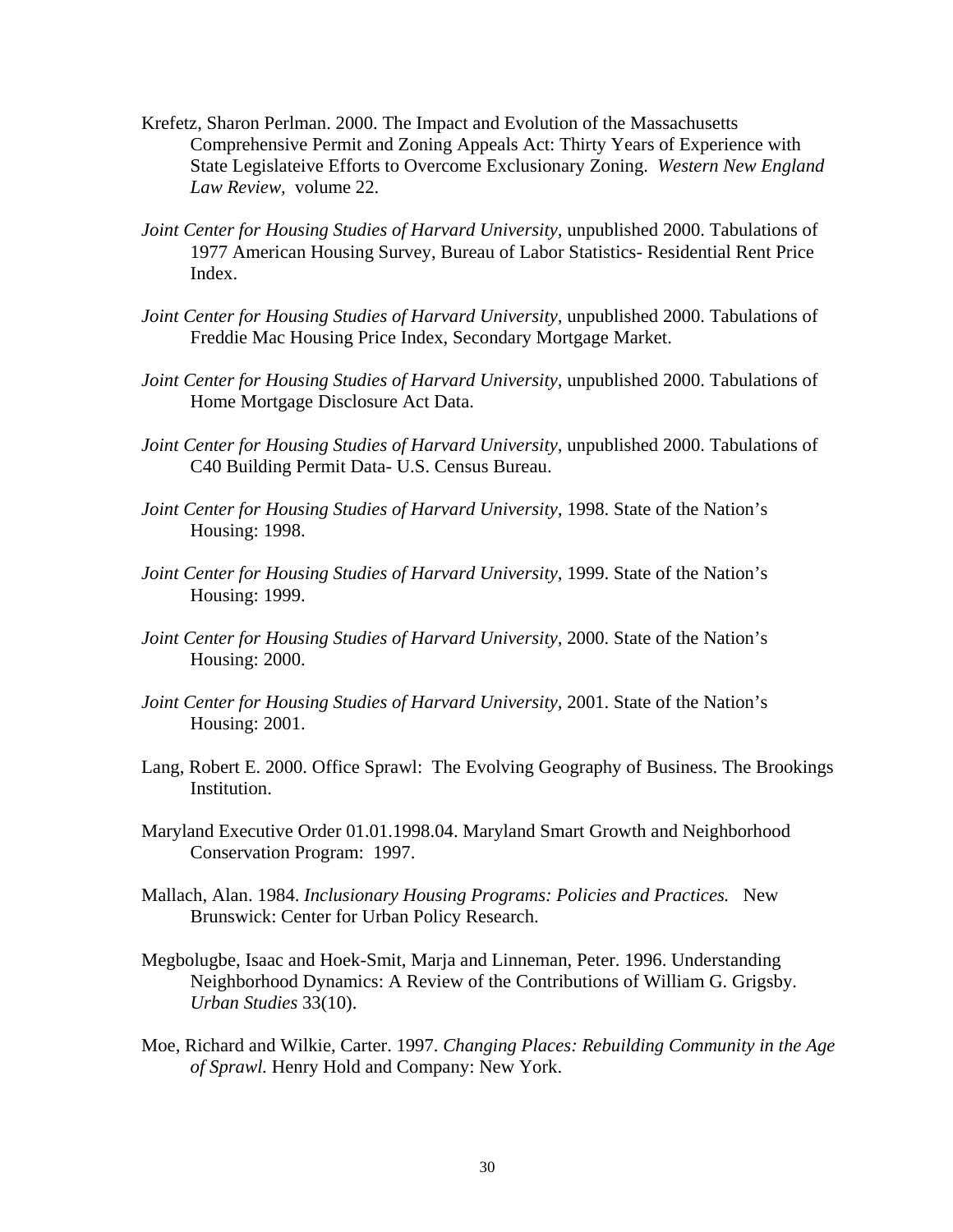- Myers, Phyllis. January 1999. Livability at the Ballot Box: State and Local Referenda on Parks, Conservation, and Smarter Growth, Election Day 1998. The Brookings Institution.
- National Council of State Housing Agencies. 1999. State HFA Factbook: 1998 NCSHA Annual Survey Results.
- Nelson, Arthur C. and Duncan, James. 1995. *Growth Management Principles and Practices.* Chicago: American Planning Association.
- Nelson, Arthur C. 1998. Growth Management. *Journal of the American Planning Association* 64(1).
- Nelson, Arthur C. 1999. Metropolitan Governance Structure and Income Growth. *Journal of Urban Affairs* 21(3).
- Nelson Kathryn P. and Khadduri, Jill. 1992. To Whom Should Limited Housing Resources Be Directed? *Housing Policy Debate* 3(1).
- Newman, Sandra and Schnare, Ann. 1997. '…And a Suitable Living Environment': The Failure of Housing Programs to Deliver on Neighborhood Quality. *Housing Policy Debate* 8(4).
- Ong, Paul and Evelyn Blumenberg. March 1997. Commute and Travel Burden Among Welfare Recipients. University of California, Los Angeles.
- Orfield, Myron. 1997. *Metropolitics: A Regional Agenda for Community and Stability.* The Brookings Insitution.
- Pill, Madeleine. 2000. Employer-Assisted Housing- Competitiveness Through Partnership. Joint Center for Housing Studies and the Neighborhood Reinvestment Corporation, Working Draft- August 2000.
- Presidents Advisory Commission on Regulatory Barriers to Affordable Housing. 1991. 'Not in My Back Yard'. Removing Barriers to Affordable Housing.
- Popkin, Susan and Cunningham, Mary. September 1999. Searching for Housing with Section 8 in Chicago Region. The Urban Institute.
- Richmond, Henry. 2000. Growth Management. Katz, Bruce (Editor). *Reflections on Regionalism.* The Brookings Institution.
- Rosenbaum, James and DeLuca, Stephanie. 2000. Is Housing Mobility the Key to Welfare Reform?: Lessons from Chicago's Gautreaux Program. Brookings Center on Urban and Metropolitan Policy.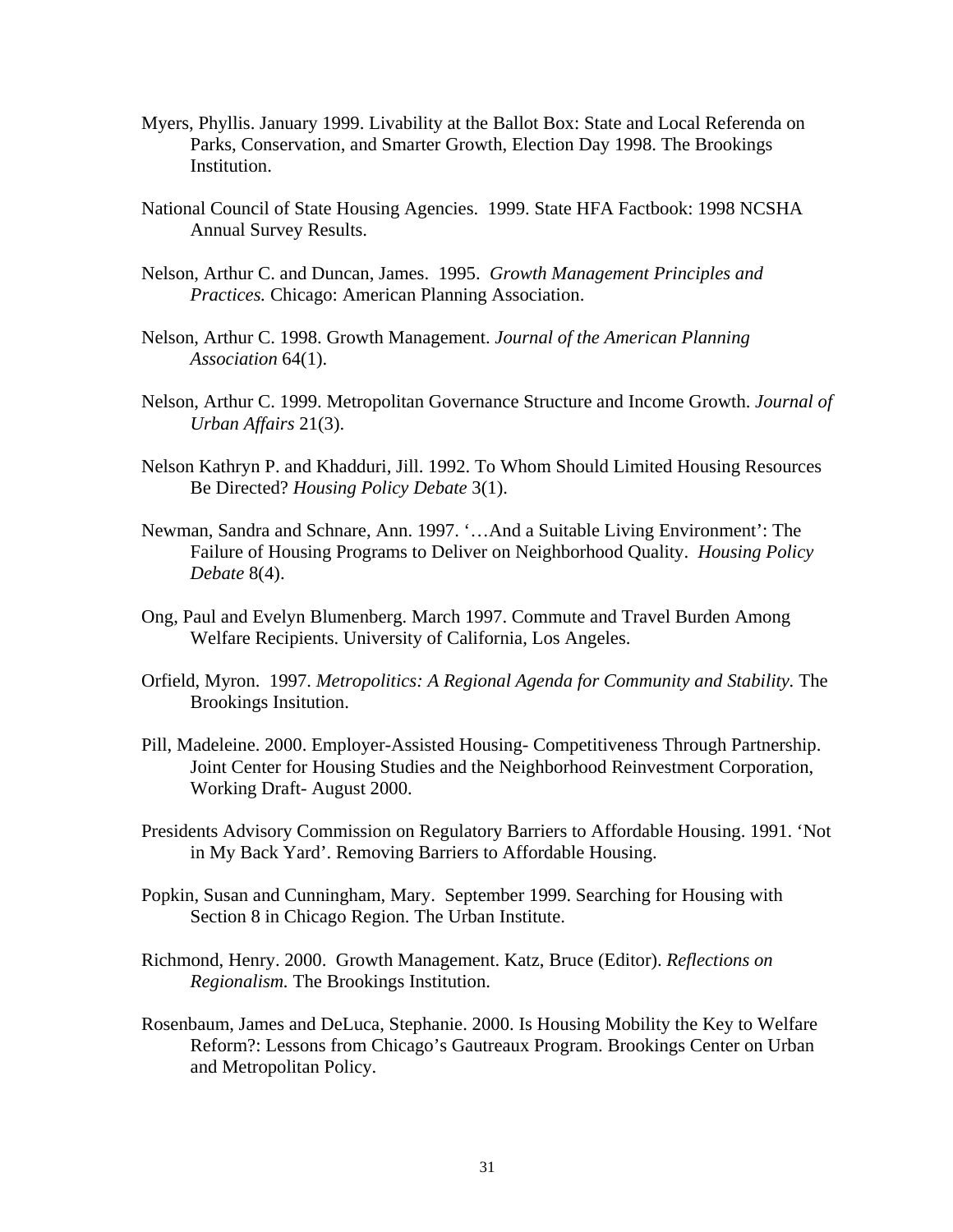- Rosenbaum, James and Popkin, Susan. 1991. Black Pioneers: Do Their Moves to the Suburbs Increase Economic Opportunity for Mothers and Children? *Housing Policy Debate* 2(4).
- Rusk, David. 2000. Growth Management. Katz, Bruce (Editor). *Reflections on Regionalism.* The Brookings Institution.
- Schnare, Ann. 2001. The Impact of Changes in Multifamily Housing Finance on Older Urban Areas. The Brookings Institution Center on Urban and Metropolitan Policy and The Harvard Joint Center for Housing Studies.
- Schill, Michael and Wachter, Susan. 1995. Market Factors Affecting Spatial Heterogeneity. *Housing Policy Debate.* 6(1).
- Singer, Audrey; Friedman, Samantha; Cheumg, Ivan and Price, Marie. 2001. The World in a Zip Code: Greater Washington DC as a New Region of Immigration. The Brookings Center on Urban and Metropolitan Policy.
- Stegman, Michael A. 1991. The Excessive Costs of Creative Finance: Growing Inefficiences in the Production of Low-Income Housing. *Housing Policy Debate* 2(2).
- Tiebout, Charles M. 1956. A Pure Theory of Local Expenditures. *Journal of Political Economy.* 64:416-426.
- Turner, Margery Austin; Popkin, Susan and Cunningham, Mary. April 2000. Section 8 Mobility and Neighborhood Health: Emerging Issues and Policy Challenges. The Urban Institute.
- U.S. Department of Housing and Urban Development. 1999. Waiting in Vain: An Update on America's Rental Housing Crisis.
- U.S. Department of Housing and Urban Development. March 2000. Rental Housing Assistance- The Worsening Crisis: A Report to Congress on Worst Case Housing Needs.
- U. S. Department of Housing and Urban Development. March 2000. Subprime Lending Report.
- Von Hoffman, Alexander. December 1999. Home Building Patterns in Metropolitan Areas. Joint Center for Housing Studies, Working Paper Series.
- Wallace, James. 1995. Financing Affordable Housing in the United States. *Housing Policy Debate* 6(4).